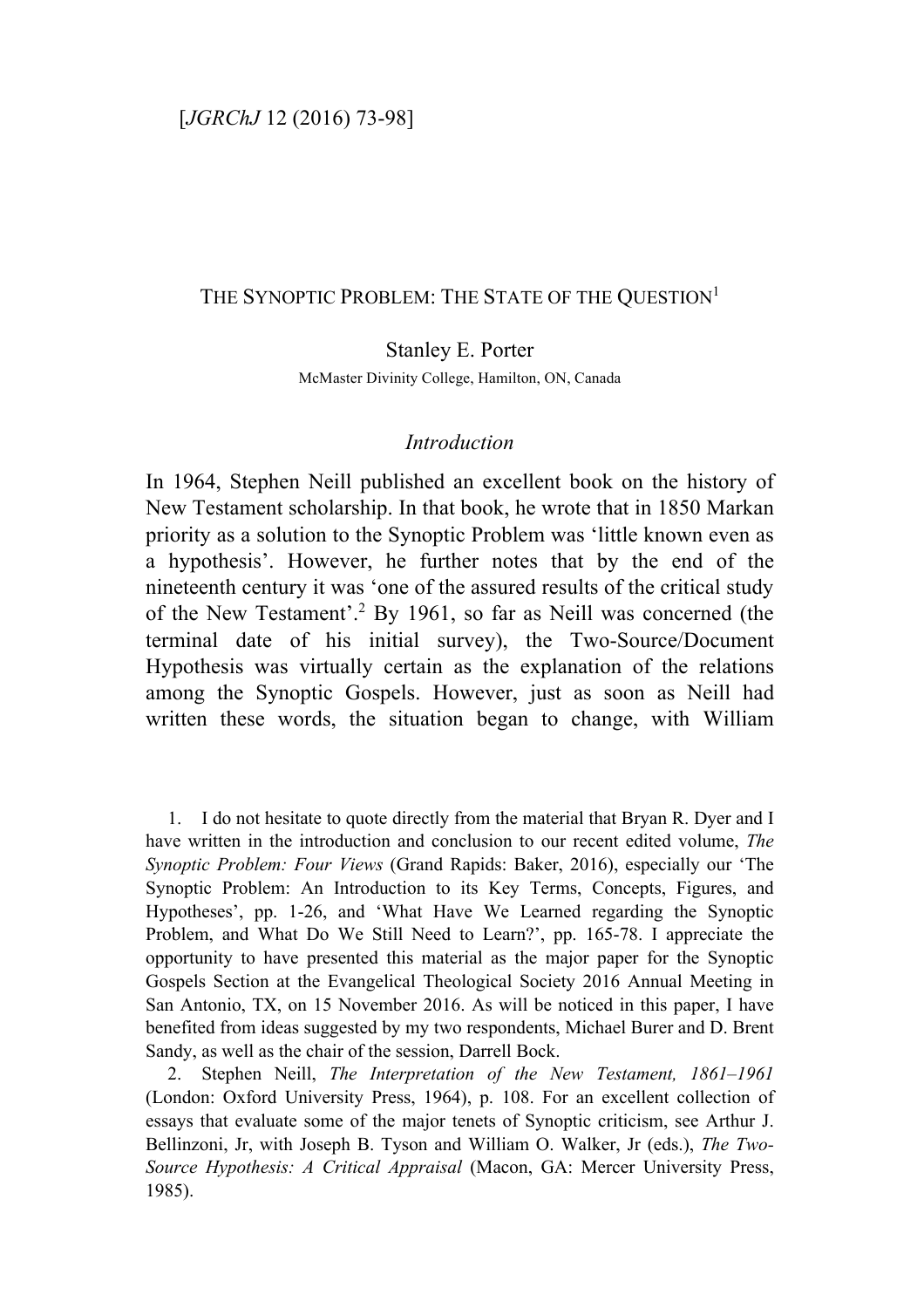Farmer reviving what has been called the Griesbach Hypothesis,<sup>3</sup> soon to be followed by other major proposals regarding the Synoptic Problem. The result is that there are at least four major hypotheses that are often considered when Synoptic relations are discussed (there are others proposed as well; see below). One of the results of this continuing discussion is the recent publication of a multiple views book on the Synoptic Problem, in which four major views are presented by leading proponents of these positions. I offer here a summary of the state of discussion based on this recent volume, entitled *The Synoptic Problem: Four Views*. This volume includes essays on the Two-Source/Document Hypothesis (including the Four-Document Hypothesis) by Craig Evans, the Farrer (Goulder) Hypothesis by Mark Goodacre, the Two-Gospel (Griesbach/Farmer) Hypothesis by David Peabody and the Orality and Memory Hypothesis by Rainer Riesner, as well as responses by each to the collective proposals of the others. As it so happens, just to anticipate the inevitable question, I am not necessarily an advocate of any of these four theories, although having had the opportunity as an editor to interact with the several positions, I certainly have come to appreciate the strengths and weaknesses of the several proposals.

#### *A Brief History of Discussion*

The history of discussion of the Synoptic Problem is one that has unfolded over nearly two millennia. It is one of the several major issues within New Testament scholarship that has occupied the church in various ways from almost its beginnings. For the sake of discussion, I will divide the history of discussion into four periods.

The first period is the pre-Synoptic Problem period. By this I mean that, in the earliest discussion, the relationship among the Synoptic Gospels was seen not as a problem but simply as a descriptive fact that there were multiple Gospels. For Tatian (perhaps preceded by Justin), the fact of the four Gospels was an opportunity to create a single Gospel narrative, the *Diatessaron*. <sup>4</sup> This harmony of the Gospels, no

<sup>3.</sup> William R. Farmer, *The Synoptic Problem: A Critical Analysis* (New York: Macmillan, 1964).

<sup>4.</sup> For recent, brief discussion on this, see Stanley E. Porter, *How We Got the New Testament: Text, Transmission, Translation* (Grand Rapids: Baker, 2013), pp. 88-93.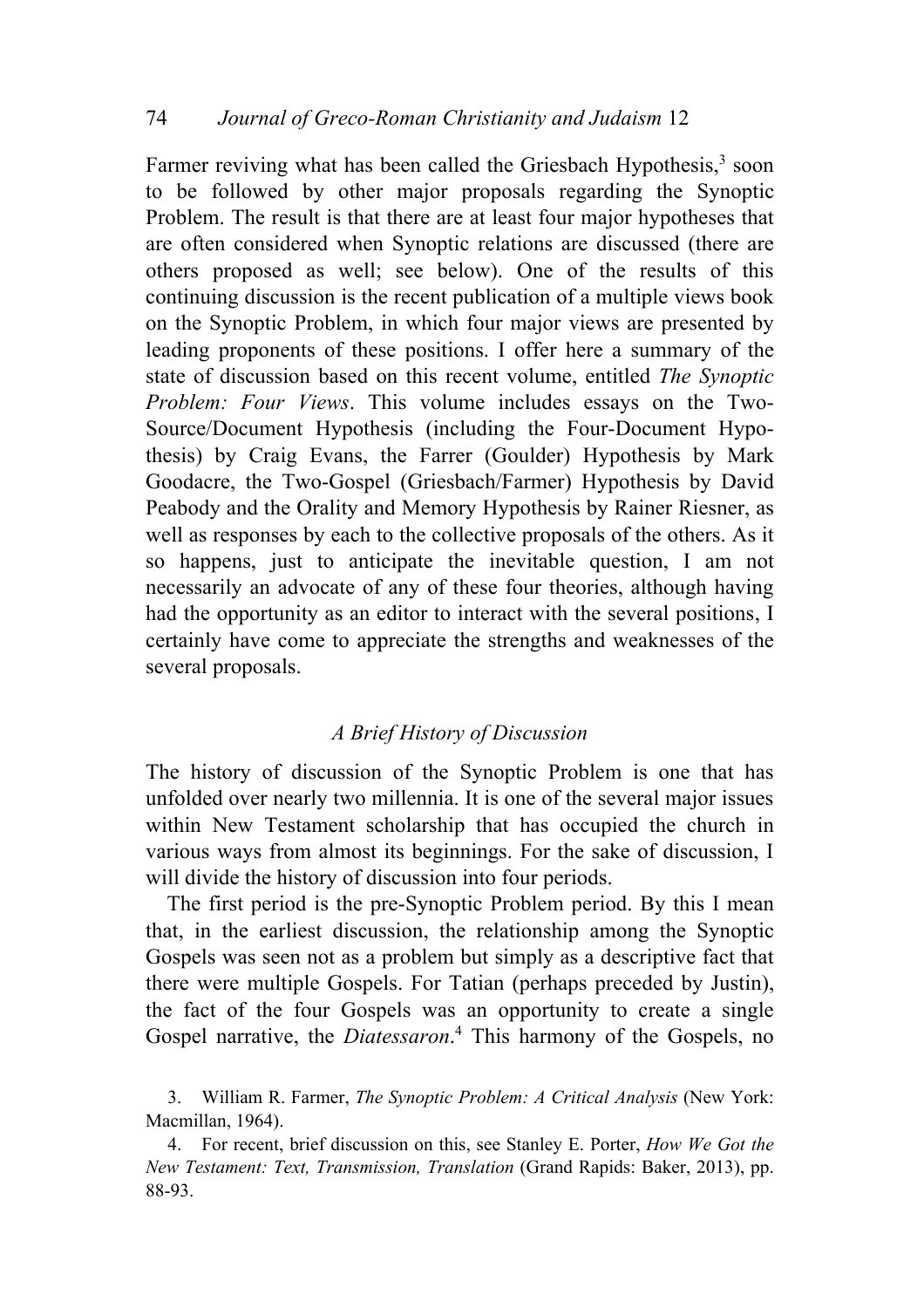longer extant in Greek (its probable language of composition), was very popular especially in Syria well into the fifth century, and various types of harmonies have been written since, up to the present time. More typical was simply to find comments made about the existence of the several Gospels. Virtually all these statements in the early church such as by Eusebius (*Hist. eccl*. 3.24), Origen (*Comm. Matt.* 1.1) or Augustine (*Cons.* 1.2.4, etc.)—indicate that Matthew's Gospel was written first, presumably as an eyewitness. They were not interested in the Synoptic Problem as it came to be defined in later scholarship.

The second period in the history of the Synoptic Problem is the Matthean solution period (the eighteenth century into the nineteenth century), usually revolving around explaining the relations among the Synoptics but on the basis of Matthean priority (there were admittedly other theories than the ones I will discuss, but many if not most of them still placed Matthew first). One of the earliest to propose such a solution was Henry Owen  $(1716-95)$ , the Welsh biblical scholar.<sup>5</sup> Owen believed that Matthew was written earliest as a Jewish Gospel, was used by Luke, and then both were abbreviated by Mark in Rome for Roman Christians.6 Better known, of course, is the work of the German scholar Johann Jakob Griesbach (1745–1812).<sup>7</sup> Griesbach composed the first synopsis of the Gospels, and it became the impetus for him to address various proposals regarding the relations among the Gospels. He did this in two major essays. His conclusions are virtually identical to those of Owen.<sup>8</sup> He argued that Matthew, written by an apostolic eyewitness, was used by Luke (he concentrated upon the resurrection account), and that Mark had copies of both Matthew and Luke that he used. An important set of facts to note is that Griesbach

5. Henry Owen, *Observations on the Four Gospels: Tending Chiefly, to Ascertain the Times of their Publication; and to Illustrate the Form and Manner of their Composition* (London: T. Payne, 1764).

6. William Baird, *History of New Testament Research.* I. *From Deism to Tübingen* (Minneapolis: Fortress, 1992), pp. 143-44.

7. On Griesbach, see most recently Brandon D. Crowe, 'J.J. Griesbach and Karl Lachmann', in Stanley E. Porter and Sean A. Adams (eds.), *Pillars in the History of Biblical Interpretation Volume 1: Prevailing Methods before 1980* (McMaster Biblical Studies Series, 2; Eugene, OR: Pickwick Press, 2016), pp. 71- 90, esp. pp. 71-78.

8. See David Laird Dungan, *A History of the Synoptic Problem: The Canon, the Text, the Composition, and the Interpretation of the Gospels* (New York: Doubleday, 1999), pp. 314-18.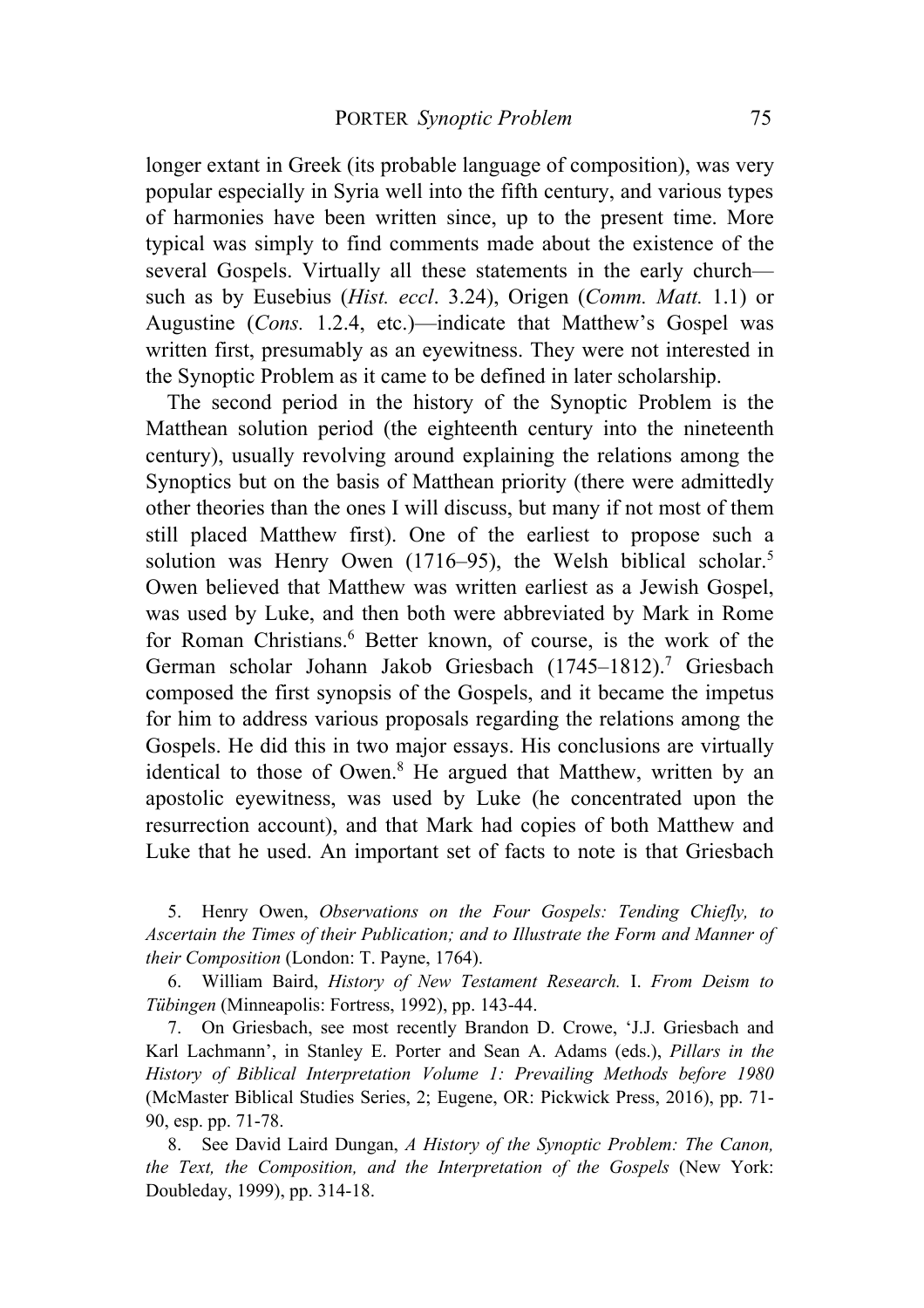addressed most of the major issues that are still raised regarding Synoptic relations, including Markan dependence upon Peter (an insecure tradition), Mark as the middle term between Matthew and Luke, and Markan omissions in relation to his purposes. Because of this, Griesbach is often seen as the major figure in inciting discussion of the Synoptic Problem.

The third period of Synoptic discussion is the Markan priority period (the nineteenth century and into the twentieth century), when Markan priority and the Two (Four)-Source/Document Hypothesis emerged. The shift to Markan priority began in earnest in the early nineteenth century. Scholars such as the classicist Karl Lachmann (1793–1851) and the New Testament scholar Heinrich Julius Holtzmann (1832– 1910), among many others, began to argue for Markan priority. Lachmann found that, when he compared the Gospels, he could observe Matthew following Mark and Luke following Mark, which suggested to him that Mark reflected an earlier ordering of events that the others followed, and hence its priority.<sup>9</sup> He also believed that Matthew drew upon a sayings collection, getting this idea from Friedrich Schleiermacher and his view of Papias's reference to 'sayings'.<sup>10</sup> Holtzmann at first began with an *Urmarcus* hypothesis (that he later abandoned), but recognized that Mark was closest to this early source used by all of the Synoptics. Matthew and Luke also, each independently, used a sayings source. Thus, the Two-Source/Document Hypothesis was first most ably formulated. This theory no doubt took root because of the overall forcefulness of Holtzmann as a scholar, who came to dominate historical criticism through his major works of New Testament introduction and theology.<sup>11</sup> This reaction to the Griesbach Hypothesis and growing ascendancy of the Two-Source/Document Hypothesis and Markan priority was greatly encouraged, at least in

9. Karl Lachmann, 'Die Ordine narrationum in evangeliis synopticis', *Theologische Studien und Kritiken* 8 (1835), pp. 570-90; in part translated in N.H. Palmer, 'Lachmann's Argument', *NTS* 13 (1966–67), pp. 368-78; repr. in Bellinzoni et al. (eds.), *Two-Source Hypothesis*, pp. 119-31, esp. pp. 123-29. See Baird, *History*, I, p. 320. Cf. Crowe, 'Griesbach and Lachmann', pp. 78-83.

10. Farmer, *Synoptic Problem*, p. 15.

11. Heinrich Holtzmann, *Die synoptischen Evangelien: Ihr Ursprung und geschichtlicher Character* (Leipzig: Wilhelm Engelmann, 1863). See William Baird, *History of New Testament Research.* II. *From Jonathan Edwards to Rudolf Bultmann* (Minneapolis: Fortress Press, 2003), pp. 111-22, esp. pp. 115-16.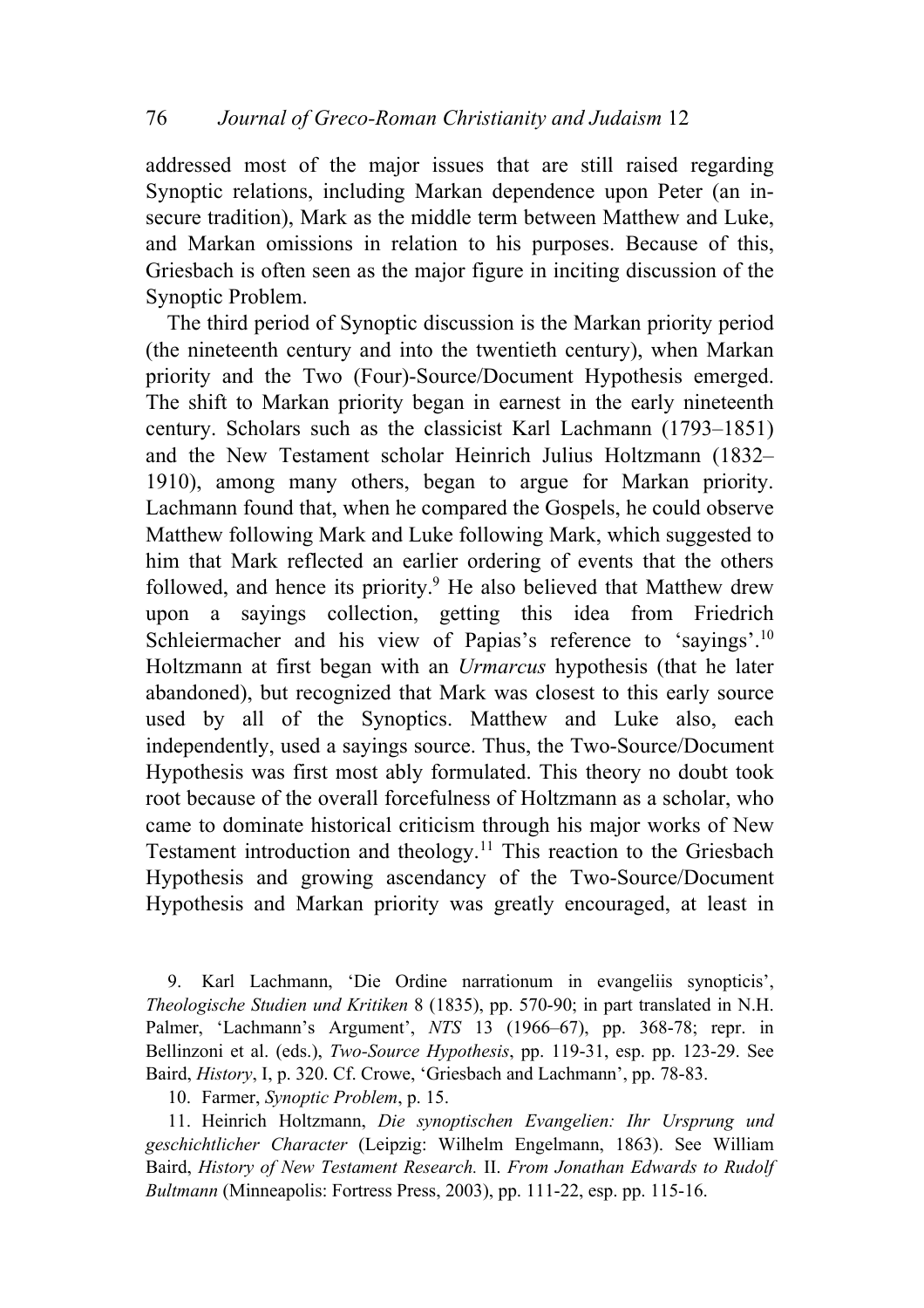English-language circles, by an ongoing seminar at Oxford University under Professor William Sanday (1843–1920). Beginning in 1894 and meeting for nine years, Sanday along with colleagues, many of them graduate students, addressed the Synoptic Problem, resulting in their *Studies in the Synoptic Problem*, published in 1911.<sup>12</sup> The importance of this volume is seen in the fact that the Two-Source Hypothesis was early on called the Oxford Hypothesis. This volume provided substantial support for Mark as the source used by Matthew and Luke, along with the source called Q. The development of Markan priority, and along with it the Two-Source/Document Hypothesis, arguably reached its pinnacle in the work of B.H. Streeter (1874–1937) and his *The Four Gospels: A Study of Origins*. <sup>13</sup> In this work, in some ways the culmination of his work first published in the Oxford seminar volume, Streeter made four major arguments for Markan priority. These include: the use of Mark by the other Gospels, the shared wording in the triple tradition (material found in all three Gospels), the arrangement of the episodes, and the improvements to Markan language by Matthew and Luke. During the nineteenth century, various proposals made regarding the sayings material that Matthew and Luke used were developed further. This sayings source came to be called Q, from the German term used, *Quelle* (source). Authors also began to identify material unique to Matthew and Luke, which has come to be known as M and L material. Streeter developed all these ideas into his Four-Source Hypothesis, with his view of Q becoming a standard and influential one. The Two/Four Source/Document Hypothesis was the theory that held apparently overwhelming sway until the last half of the twentieth century.

The fourth and final period in the history of Synoptic discussion is the period of renewed options (from the mid to late twentieth century to the present). The Two-Source/Document Hypothesis continues to be widely held during this period, and is represented in our recently edited book by Craig Evans.<sup>14</sup> However, there are three further major

12. William Sanday (ed.), *Studies in the Synoptic Problem, by Members of the University of Oxford* (Oxford: Clarendon Press, 1911).

13. B.H. Streeter, *The Four Gospels: A Study of Origins, Treating of the Manuscript Tradition, Sources, Authorship, and Dates* (London: Macmillan, 1924). See Paul Foster, 'B.H. Streeter and the Synoptic Problem', in Porter and Adams (eds.), *Pillars*, pp. 278-301.

14. Craig A. Evans, 'The Two Source Hypothesis', in Porter and Dyer (eds.), *Synoptic Problem*, pp. 27-45.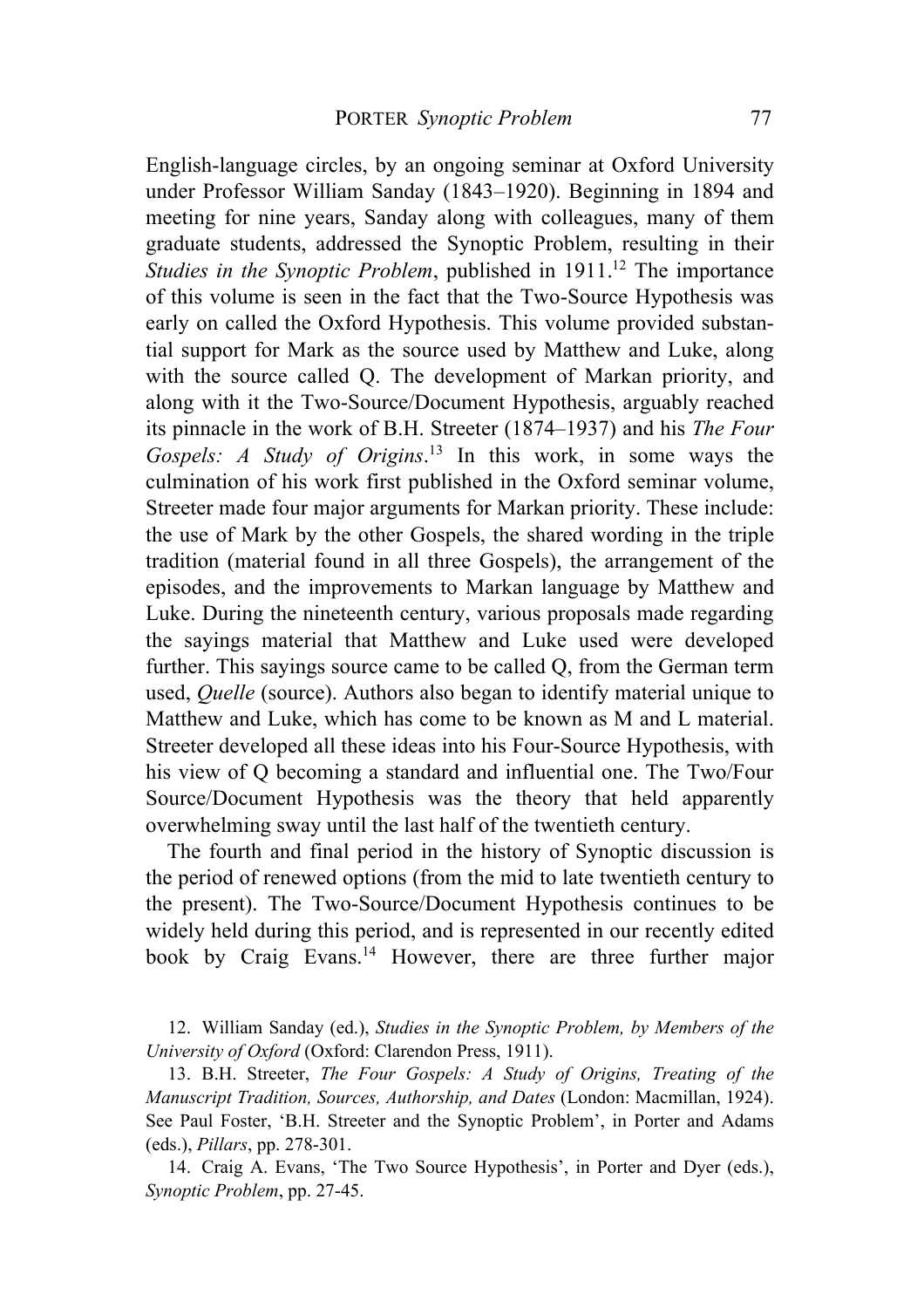proposals that emerged during this period (as indicated above). All of them, along with the Two-Source/Document Hypothesis, are vying for preeminence to the present, although with admittedly varying levels of success. In 1964, soon after Neill wrote his history of New Testament scholarship, William Farmer (1921–2000) published his analysis of the Synoptic Problem, where he revived the Griesbach Hypothesis, which has come to be called the Two Gospel Hypothesis.<sup>15</sup> There are many refinements by Farmer and his followers of the Griesbach Hypothesis, one of the major ones being inclusion of oral tradition. Nevertheless, he argued for Matthew being written first using multiple sources, Luke using Matthew's Gospel and several other sources (thus explaining the double tradition), and Mark using both Matthew and Luke in a conflated account with Mark's distinctive perspective (the so-called Markan Overlay). One of the major arguments of this perspective concerns the so-called Minor Agreements, where Matthew and Luke agree against Mark, difficult to explain by Markan priority (e.g. Mt. 26.67-68; Mk 14.65; Lk. 22.63-64, where Matthew and Luke have 'Who is it that struck you?').

This revival of Griesbach and other early critical proposals also goes back to the earliest traditions of the church and thus relies upon this external evidence. This theory has been promoted during this period by Bernard Orchard, David Dungan and David Peabody, among several others.16 Peabody has written the chapter on the Two-Gospel Hypothesis in our recent multiple views book on the Synoptic Problem.17 In 1955, Austin Farrer (1904–68) wrote an article in which he challenged the existence of Q, contending that Luke used both Mark and Matthew to arrive at his Gospel.18 Although this theory holds to Markan priority,

#### 15. Farmer, *Synoptic Problem*.

16. See, among others, Bernard Orchard and Harold Riley, *The Order of the Synoptics: Why Three Synoptic Gospels?* (Macon, GA: Mercer University Press, 1987); Allan J. McNicol, with David L. Dungan and David B. Peabody (eds.), *Beyond the Q Impasse: Luke's Use of Matthew* (Harrisburg, PA: Trinity Press International, 1996); David B. Peabody, with Lamar Cope and Allan J. McNicol (eds.), *One Gospel from Two: Mark's Use of Matthew and Luke* (Harrisburg, PA: Trinity Press International, 2002).

17. David Barrett Peabody, 'The Two Gospel Hypothesis', in Porter and Dyer (eds.), *Synoptic Problem*, pp. 67-88.

18. Austin Farrer, 'Dispensing with Q', in Dennis E. Nineham (ed.), *Studies in the Gospels: Essays in Memory of R.H. Lightfoot* (Oxford: Blackwell, 1955), pp.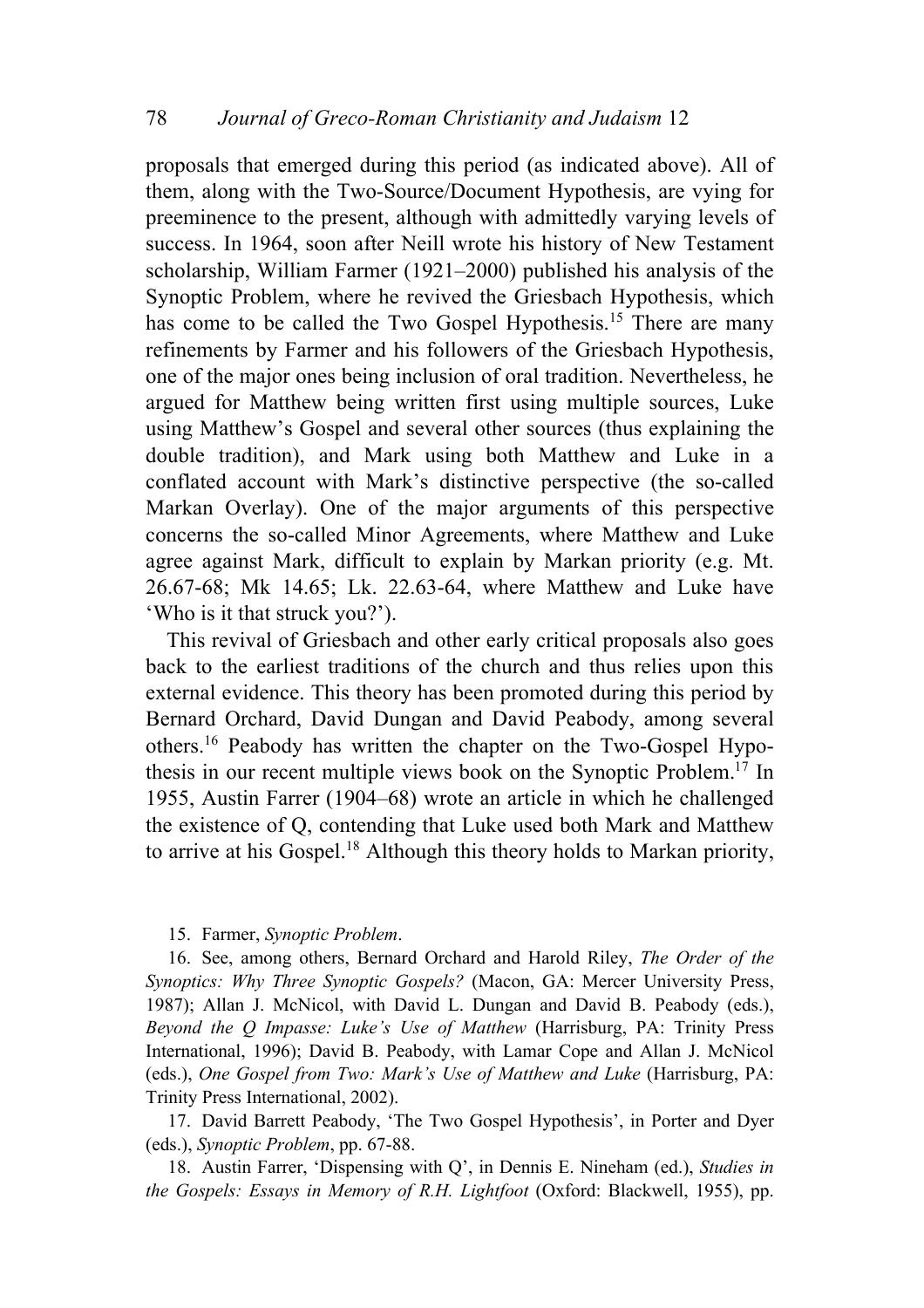it also relies upon the so-called Minor Agreements of Luke and Matthew, contending that Luke's use of both Mark and Matthew more easily explains these passages (using the same passage as above). This theory was most fully developed by Michael Goulder  $(1927-2010)^{19}$ but also promoted by Mark Goodacre.<sup>20</sup> Goodacre has written the chapter on the Farrer (Goulder) Hypothesis in our book.<sup>21</sup>

The third proposal is less a distinct proposal than a revival of ideas that also have been found within the early church and have reappeared in various forms in critical scholarship. This is the Oral Tradition Hypothesis, sometimes simply called the Tradition Hypothesis. Rather than seeing the Synoptic Problem as primarily a literary relationship among Gospels, the Oral Tradition Hypothesis emphasizes the role of oral tradition in Synoptic transmission. The importance of oral tradition is already seen in some of the earliest discussions in church history regarding the Gospels, such as in Papias and his discussion regarding Mark and Peter or the 'sayings' of Jesus known to Matthew (Eusebius, *Hist eccl.* 3.39.15-16). It was in the nineteenth century, however, that the English scholar B.F. Westcott (1825–1901), in a conscious departure from German historical criticism, posited oral tradition as the source of the Synoptic relationships<sup>22</sup> (he himself was anticipated by the work of Johann C.L. Gieseler).<sup>23</sup> He argued that the traditions of Jesus originated in apostolic preaching, which preserved the faithfulness of the oral transmission. The Oral Tradition Hypothesis appears

55-88. Farrer had some precedent. See E.W. Lummis, *How Luke Was Written* (Cambridge: Cambridge University Press, 1915).

19. Michael Goulder, *Luke: A New Paradigm* (2 vols.; JSNTSup, 20; Sheffield: JSOT Press, 1989).

20. See Mark Goodacre, *The Case against Q: Studies in Markan Priority and the Synoptic Problem* (Harrisburg, PA: Trinity Press International, 2002).

21. Mark Goodacre, 'The Farrer Hypothesis', in Porter and Dyer (eds.), *Synoptic Problem*, pp. 47-66.

22. Brooke Foss Westcott, *An Introduction to the Study of the Gospels* (London: Macmillan, 1851). On neglect of Westcott in subsequent scholarship, see Stanley E. Porter, 'The Legacy of B.F. Westcott and Oral Gospel Tradition', in Alan J. Avery-Peck, Craig A. Evans and Jacob Neusner (eds.), *Earliest Christianity within the Boundaries of Judaism: Essays in Honor of Bruce Chilton* (BRLJ, 49; Leiden: Brill, 2016), pp. 326-45.

23. See Baird, *History*, I, pp. 296-98, referring to Johann Carl Ludwig Gieseler, *Historisch-kritischer Versuch über die Entstehung und die frühesten Schicksale der Evangelien* (Leipzig: Engelmann, 1818).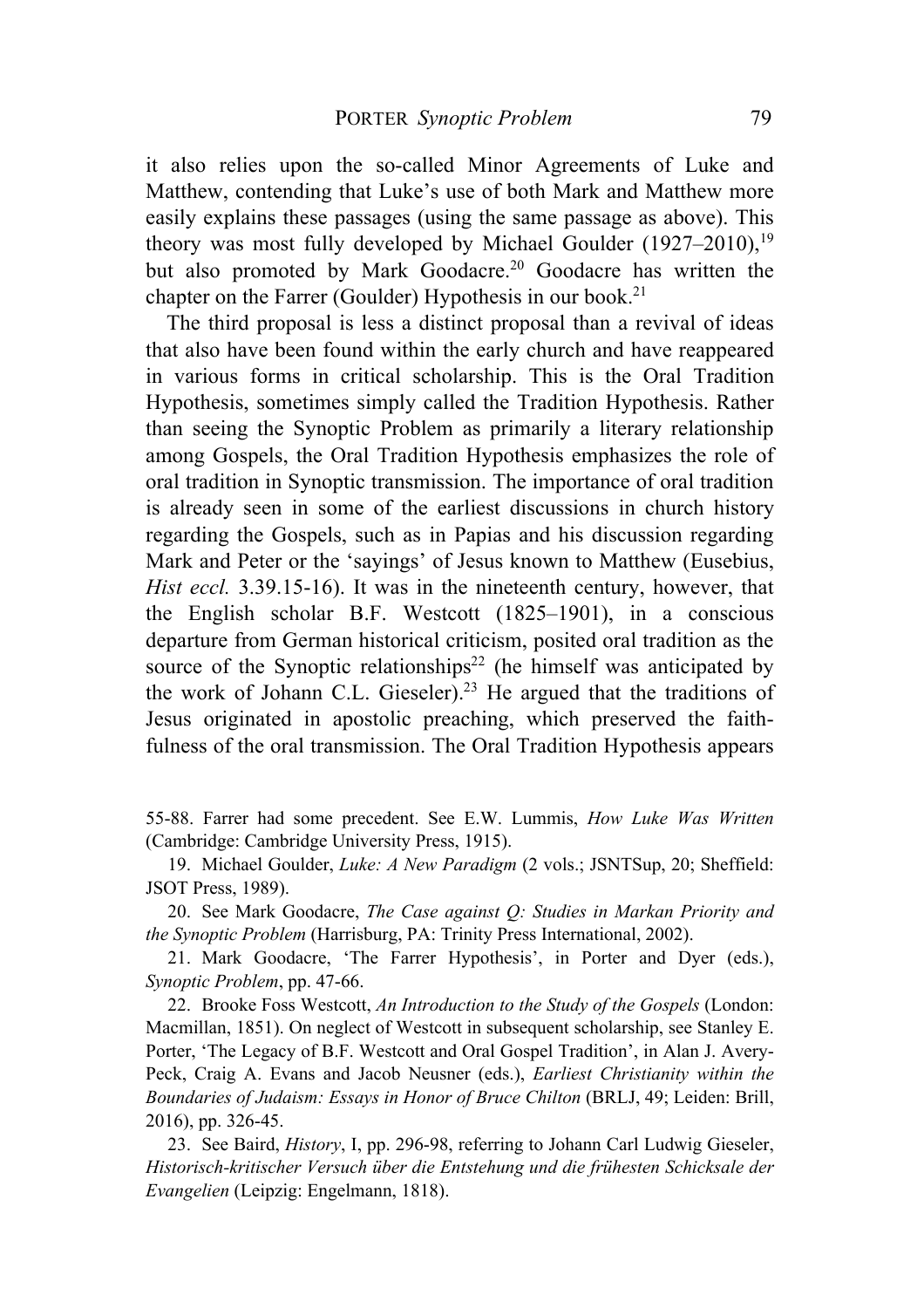in various forms (sometimes combined with written theories as well), and is associated with such scholars as Harald Riesenfeld, Birger Gerhardsson and Samuel Byrskog in its Scandinavian variety,  $24$  with James D.G. Dunn and his student Terence Mournet in a form that follows the modern oral hypotheses of Kenneth Bailey,<sup>25</sup> with Bo Reicke in a variation that appreciates regional traditions (e.g. Galilee, Jerusalem),<sup>26</sup> and with other scholars such as John Rist, Eta Linnemann, Werner Kelber and Richard Bauckham (with his evewitness testimonies theory). <sup>27</sup> This hypothesis has had a revival in some circles. In fact, one

24. Harald Riesenfeld, 'The Gospel Tradition and its Beginnings', *Studia Evangelica* (TUGL, 73; Berlin: Akademie Verlag, 1950), reprinted in his *The Gospels Reconsidered* (Oxford: Blackwell, 1960), pp. 1-30; Birger Gerhardsson, *Memory and Manuscript: Oral Tradition and Written Transmission in Rabbinic Judaism and Early Christianity* (trans. Eric J. Sharpe; Lund: Gleerup, 1961); *idem*, *Tradition and Transmission in Early Christianity* (trans. Eric J. Sharpe; ConBNT, 20; Lund: Gleerup, 1964); *idem*, *The Origins of the Gospel Traditions* (London: SCM Press, 1979); and Samuel Byrskog*, Jesus the Only Teacher: Didactic Authority and Transmission in Ancient Israel, Ancient Judaism and the Matthean Community* (ConBNT, 24; Stockholm: Almqvist & Wiksell, 1994); *idem*, *Story as History—History as Story: The Gospel Tradition in the Context of Ancient Oral History* (WUNT, 123; Tübingen: Mohr Siebeck, 2000). Riesner himself would probably be identified with this position, in Rainer Riesner, *Jesus als Lehrer: Eine Untersuchung zum Ursprung der Evangelien-Überlieferung* (WUNT, 2.7; Tübingen: Mohr Siebeck, 1981).

25. James D.G. Dunn, *Jesus Remembered* (Grand Rapids: Eerdmans, 2003); *idem*, *The Oral Gospel Tradition* (Grand Rapids: Eerdmans, 2013); Terence C. Mournet, *Oral Tradition and Literary Dependency: Variability and Stability in the Synoptic Tradition and Q* (WUNT, 2.195; Tübingen: Mohr Siebeck, 2005); cf. Kenneth Bailey, 'Informal Controlled Oral Tradition and the Synoptic Gospels', *Asia Journal of Theology* 5 (1991), pp. 34-54; *idem*, 'Middle Eastern Oral Tradition and the Synoptic Gospels', *ExpTim* 106 (1995), pp. 363-67.

26. Bo Reicke, *The Roots of the Synoptic Gospels* (Philadelphia: Fortress Press, 1986).

27. John M. Rist, *On the Independence of Matthew and Mark* (SNTSMS, 32; Cambridge: Cambridge University Press, 1978); Eta Linnemann, *Is There a Synoptic Problem? Rethinking the Literary Dependence of the First Three Gospels*  (trans. Robert W. Yarbrough; Grand Rapids: Baker, 1992); Werner H. Kelber, *The Oral and the Written Gospel: The Hermeneutics of Speaking and Writing in the Synoptic Tradition, Mark, Paul, and Q* (Philadelphia: Fortress Press, 1983; repr., Bloomington: Indiana University Press, 1997); *idem*, *Imprints, Voiceprints, and Footprints of Memory: Collected Essays of Werner H. Kelber* (Atlanta: SBL, 2013);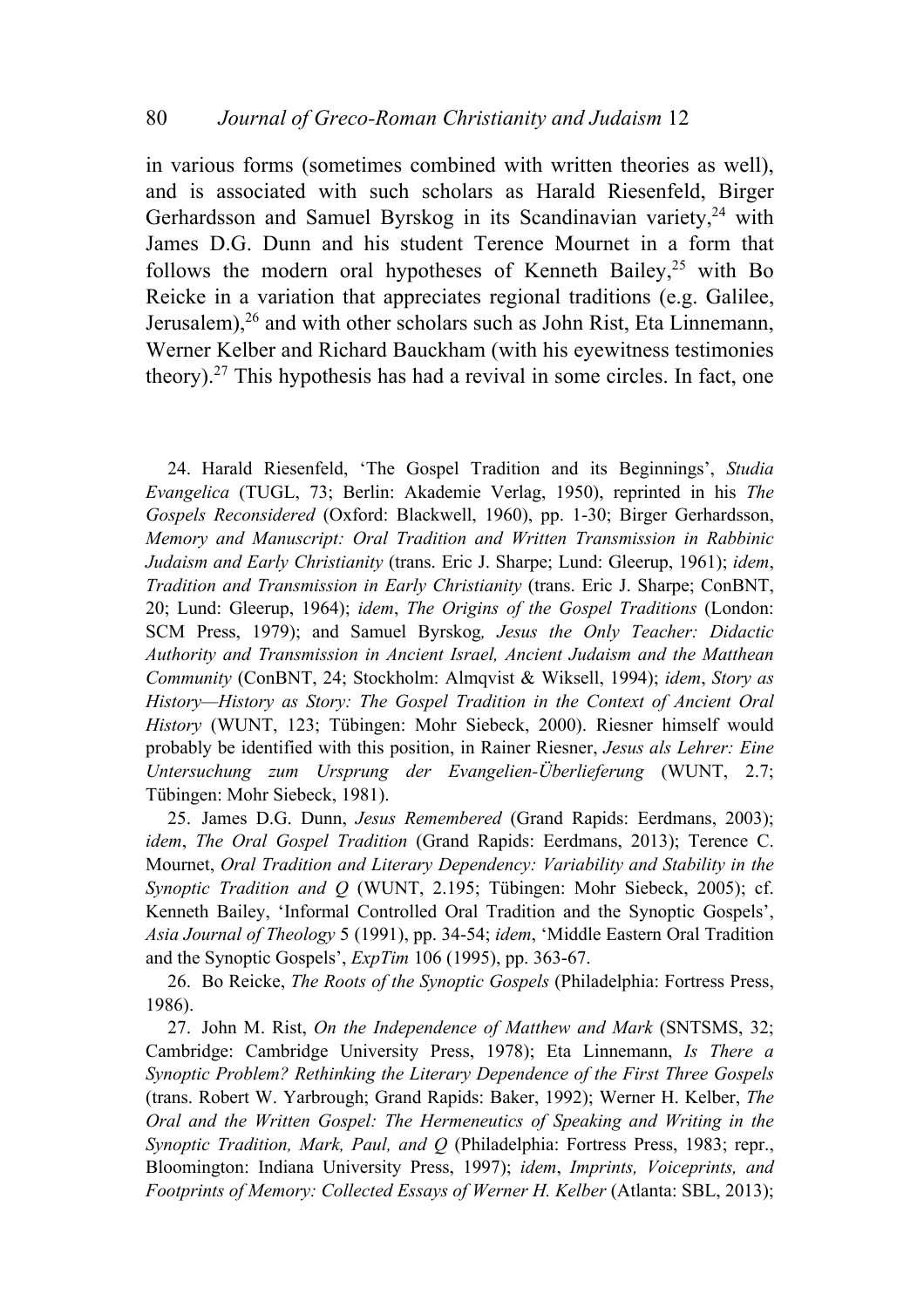of the features that distinguishes many of the various views in recent scholarship on the Synoptic Problem is greater emphasis upon oral tradition, especially to explain elements of the Synoptic tradition regardless of the theory that is assumed. No one in our collection strictly holds to the Tradition Hypothesis, which endorses oral tradition as the primary solution to the Synoptic Problem, but most of the major views have increasingly contained a recognition of the place of oral tradition. In that sense, many of the views are combinations of oral and written hypotheses. A further variation on the oral tradition view is advocated in our volume by Rainer Riesner, who argues for a position that mediates the Tradition Hypothesis and the several different multisource hypotheses (such as Two [Four]-Source/Document or Two-Gospel, or even the Farrer Hypothesis), which he calls the Orality and Memory Hypothesis.<sup>28</sup> This includes Jesus as a teacher having his sayings memorized and circulated by his followers, possibly the use of written notes, the writing of intermediate sources of the Synoptic Gospels, and their independence (e.g. as seen in Mt. 16.25; Mk 8.35; Lk. 9.24).

Thus, here we are, at almost twenty years into the twenty-first century, and we arguably have at least as complex a set of competing theories as has been found at any time in the discussion of the Synoptic Problem. The ones mentioned are probably the best known, but the proposals in our multi-views book, along with the Tradition Hypothesis, do not even cover all of the views possible. As a partial attempt at comprehensiveness, those others include (in roughly chronological order): the so-called Augustinian view, in which Matthew was used by Mark and Luke used both (a view similar to and often confused with the Two-Gospel Hypothesis, but also with similarities to the Farrer Hypothesis), although there is dispute over exactly what Augustine's view finally was (cf. Augustine, *Cons.* 1.2.3-6; 1.3.6; 1.6.9; and  $4.10.11$ ;<sup>29</sup> the Lindsey Hypothesis (sometimes known as the Jerusalem School Hypothesis), in which Luke was the first Gospel, used by Mark

and Richard Bauckham, *Jesus and the Eyewitnesses: The Gospels as Eyewitness Testimony* (Grand Rapids: Eerdmans, 2006).

<sup>28.</sup> Rainer Riesner, 'The Orality and Memory Hypothesis', in Porter and Dyer (eds.), *Synoptic Problem*, pp. 89-111.

<sup>29.</sup> See Peabody, 'Two Gospel Hypothesis', pp. 86-87.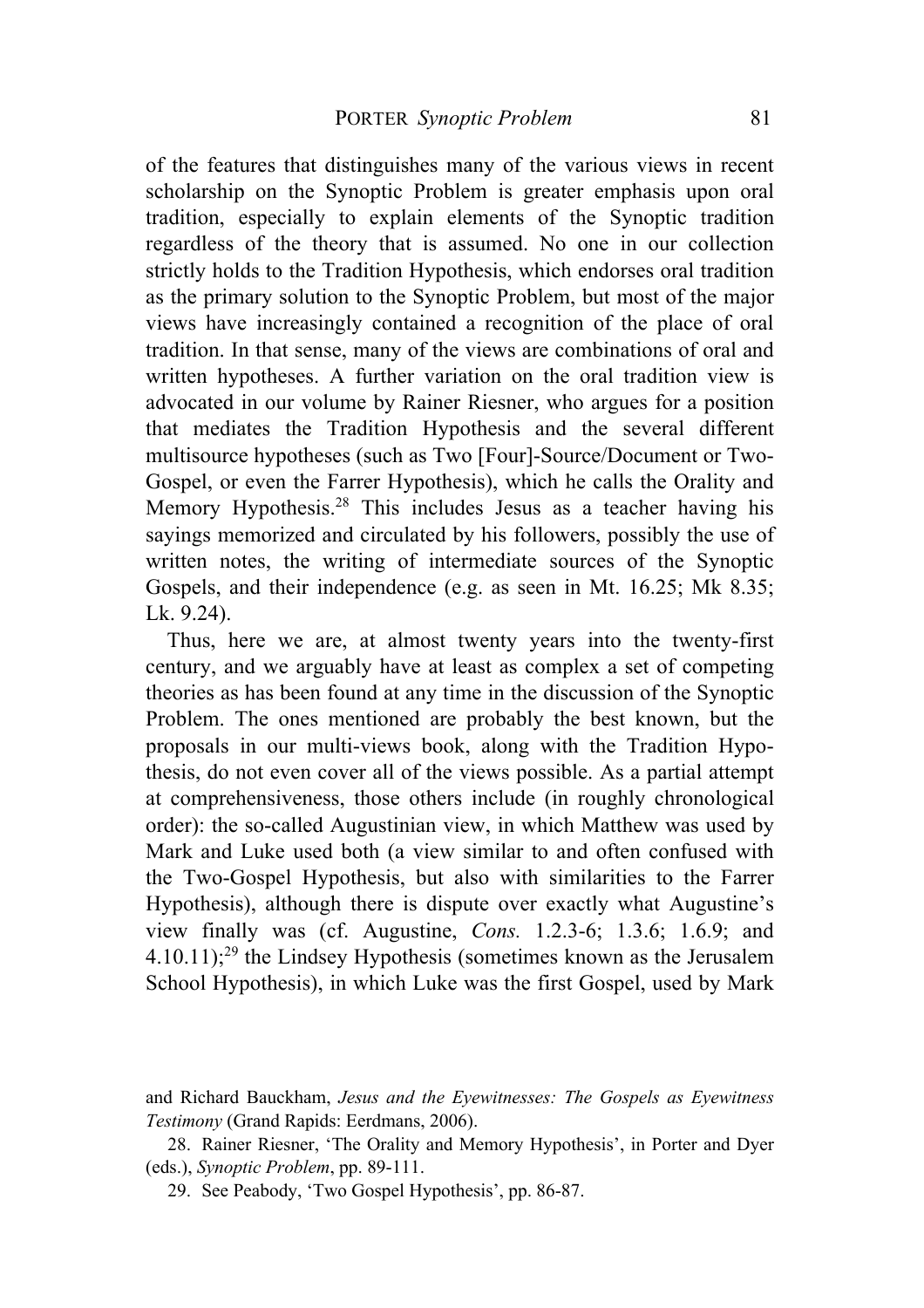and then by Matthew;<sup>30</sup> the Multiple Source Hypothesis, in which there is no need for Q but there are a variety of other sources, a view held by Marie-Émile Boismard, Philippe Rolland and Delbert Burkett (a view with some similarities to the Farrer Hypothesis and, in a more limited way, to the proposal of Riesner in our recent volume); $31$  the so-called Three-Source Hypothesis in which Matthew used Mark and something like Q, and Luke used all three, held apparently by an early Holtzmann and Robert Gundry,<sup>32</sup> essentially combining Markan priority and the Farrer Hypothesis; the Q+/Papias Hypothesis, in which Q was used by Mark, both used by Matthew, then Papias, and then Luke, a view held by Dennis McDonald;<sup>33</sup> and the Matthean Posteriority view, in which Mark was used by Luke and both were used by Matthew, a view similar to the Farrer Hypothesis in its Markan priority without Q.34 There may well be others worth considering. However, the multiplicity of theories indicates that, no matter how settled many scholars may be on the Two-Source/Document Hypothesis, or even possibly the Farrer Hypothesis or Two-Gospel Hypothesis (scholars who hold to particular positions often seem to find it hard to believe that others do not find their hypothesis equally convincing and even self-evident), there remain

30. Robert Lindsey, *A Hebrew Translation of the Gospel of Mark* (Jerusalem: Dugith, 1969). (I appreciate information about this solution found on the Internet.)

31. Marie-Émile Boismard, with A. Lamouille and P. Sandevoir, *Synopse des quatre Évangiles en française: Avec parallèles des Apocryphes et des Pères, vol. 2: Commentaire* (Paris: Cerf, 1972); Boismard, *L'Évangile de Marc: Sa préhistoire* (EB, 26; Paris: Lecoffre, 1994); Philippe Rolland, *Les premieres évangiles: Un nouveau regard sur le problème synoptique* (LD, 166; Paris: Cerf, 1984); and Delbert Burkett, *Rethinking the Gospels Sources: From Proto-Mark to Mark* (London: T&T Clark, 2004); *idem*, *Rethinking the Gospel Sources, Volume 2: The Unity and Plurality of Q* (Atlanta: SBL, 2009).

32. Robert H. Gundry, *Matthew: A Commentary on his Literary and Theological Art* (Grand Rapids: Eerdmans, 1982), pp. 608-609. (I appreciate information about this solution found on the Internet.)

33. Dennis Ronald McDonald, *Two Shipwrecked Gospels: The 'Logoi of Jesus' and Papias's 'Exposition of the Logia about the Lord'* (Atlanta: SBL, 2012). (I appreciate information about this solution found on the Internet.)

34. See Robert K. MacEwen, *Matthean Posteriority: An Exploration of Matthew's Use of Mark and Luke as a Solution to the Synoptic Problem* (LNTS, 501; London: Bloomsbury, 2015), who recounts the history of this position going back to the eighteenth century, even if the view is held more incidentally than assertively.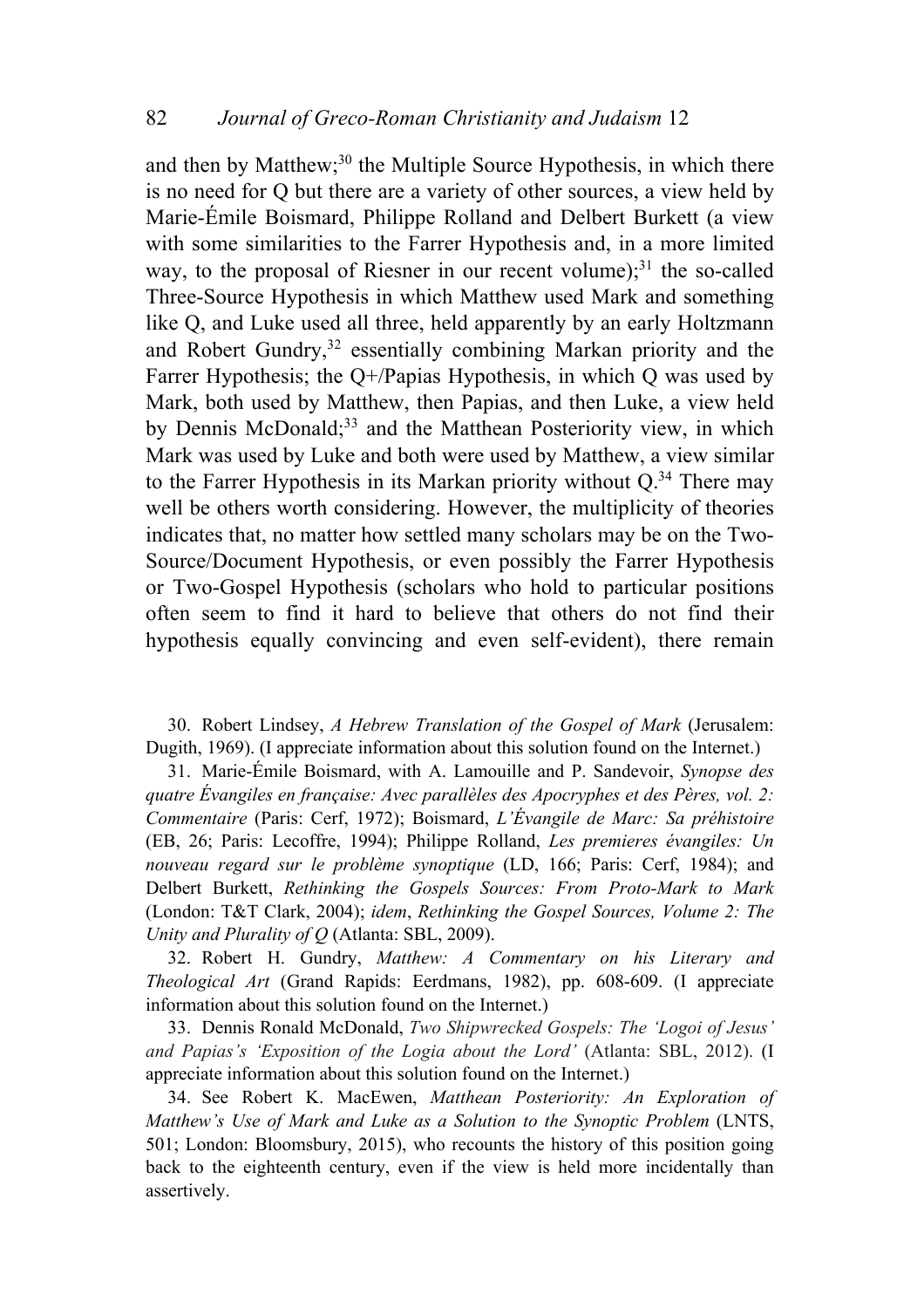scholars who are unconvinced by the usual hypotheses and are seeking other solutions, some of them more or less plausible than others.

## *The Major Issues Remaining*

In the above section, I have briefly traced the history of the development of the discussion of the Synoptic Problem. I have, of course, had to abbreviate a great amount of material in order to capture the broad sweeps that have resulted in the current situation. So, as a result, what is the state of the question of the Synoptic Problem? I offer the following *status quaestionis* based on having edited the previously mentioned, recent volume on the Synoptic Problem.

#### *Preliminary Observations*

I begin by offering several important preliminary observations. The first is that it is difficult to determine the exact lay of the land regarding views on the Synoptic Problem. One of the participants in our volume claimed that 'most New Testament Scholars', not surprisingly, held to his position. This may be true, but what exactly does that mean? Does that mean that this is indeed most New Testament scholars, including all New Testament scholars whether they have in fact studied the issue or not (so Pauline scholars, Johannine scholars and Petrine scholars included), or does it represent most of those who have actually studied it? There are probably far more scholars who have simply accepted what was the dominating hypothesis of their environment, such as the hypothesis of their favorite teacher or teachers, rather than critically analyzing the issue for themselves. If we contend that only informed scholars have a vote in deciding this issue, which may seem like a useful restriction, we then have the problem of determining what constitutes an informed opinion, without simply limiting this opinion to those with whom one agrees. I have no way of assessing this situation, except to say that it remains unclear, even if a large number holds to one view, what the basis for this opinion is.

A second preliminary observation is that Markan priority seems to be one of the common factors in solution to the Synoptic Problem. Two of the four major views treated in our recent book depend upon Markan priority, including the Two-Source/Document and the Farrer Hypotheses. Each believes that Mark was the first Gospel written, and that the other Gospels used Mark in some way. The Two-Source/Document Hypothesis believes that Mark and a sayings source, called Q, was used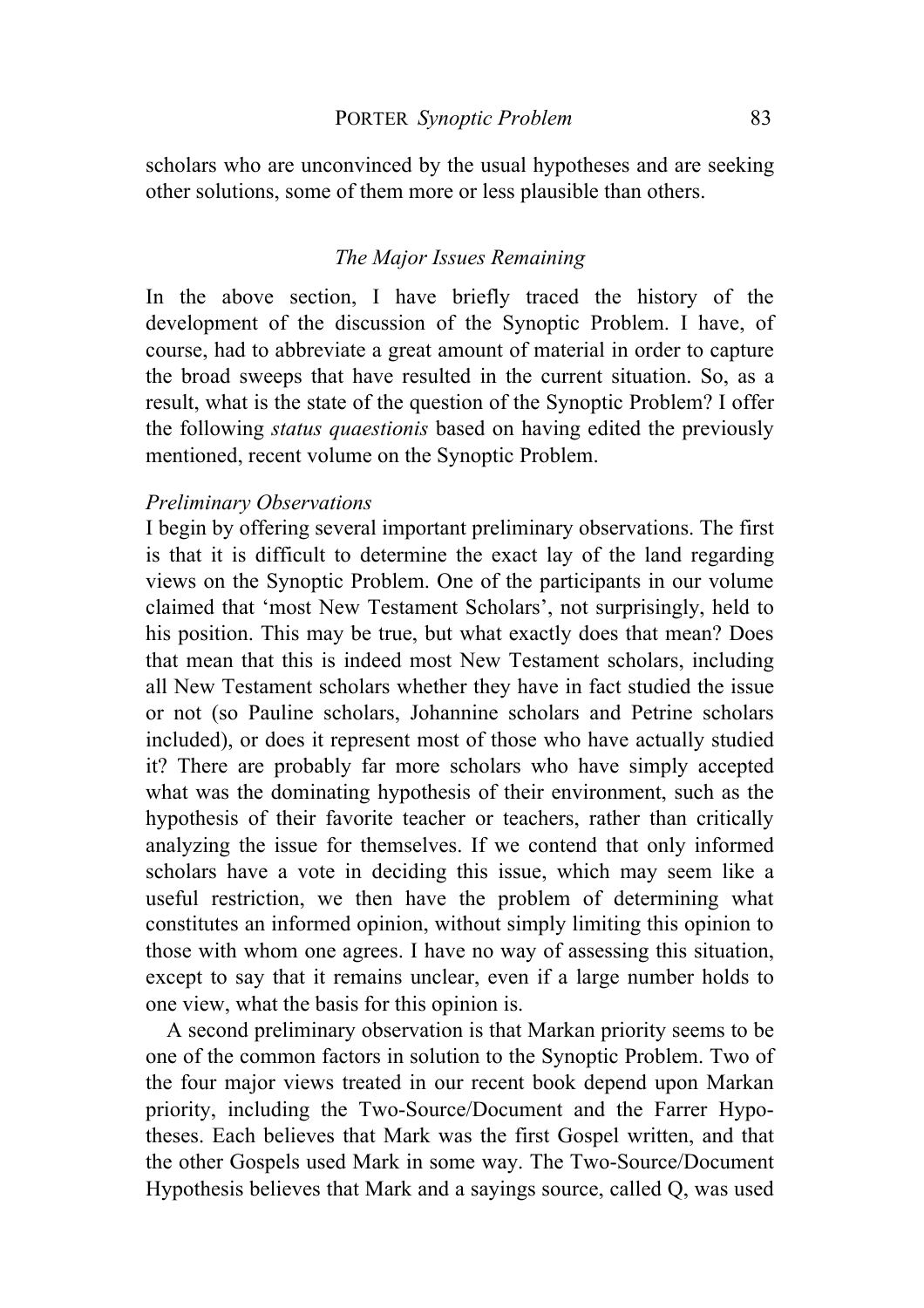by Matthew and Luke, whereas the Farrer Hypothesis believes that we can account for Matthew and Luke without Q, but with Matthew using Mark and Luke using both. The Oral and Memory Hypothesis is not necessarily dependent upon Markan priority, but is, at least in the form promoted by Riesner, compatible with such a hypothesis, as he contends for multiple independent sources. This leaves the Two-Gospel Hypothesis (revised Griesbach Hypothesis) as the singular viewpoint that does not promote Markan priority. In fact, this position argues that Mark was not first but that it was last, and that Mark used Matthew, which was first, and Luke.

A third preliminary observation is that only one of the hypotheses is clearly dependent upon the existence of a non-biblical Gospel source, such as the sayings source Q. The Two-Source/Document Hypothesis posits the existence of Q as the sayings source that is drawn upon independently by Matthew and Luke, and as the second of the two major Gospel sources, along with Mark. However, this is the only viewpoint that is dependent upon Q, even if the Orality and Memory Hypothesis leaves the possibility of Q open. Neither the Farrer Hypothesis nor the Two-Gospel Hypothesis requires the existence of Q. The so-called common material of Matthew and Luke is accounted for in the Farrer Hypothesis by Matthean imagination and Lukan imagination and dependence upon Matthew, and it is accounted for in the Two-Gospel Hypothesis by Matthew being first and being used by Luke (with Mark not using such material and hence its existence only in Matthew and Luke). The result is that the so-called Minor Agreements are accounted for in both the Farrer Hypothesis and the Two-Gospel Hypothesis by Luke using Matthew.

A fourth and final preliminary observation is that there are competing interests in discussion of the various hypotheses regarding their simplicity and complexity. From one perspective, three of the hypotheses seek simplicity and the fourth believes in complexity. The Two-Source/Document Hypothesis, the Farrer Hypothesis and the Two-Gospel Hypothesis are all hypotheses that seek elegance, simplicity and minimum of explanation. They are essentially based upon the premises of explaining the maximal amount of data—the existence of the three Synoptic Gospels—by means of the smallest number of extant sources or documents. In the case of the Two-Source/Document Hypothesis, it uses two fundamental documents (Mark and Q) to account for all three Gospels (supplemented in the Four-Source Hypothesis by material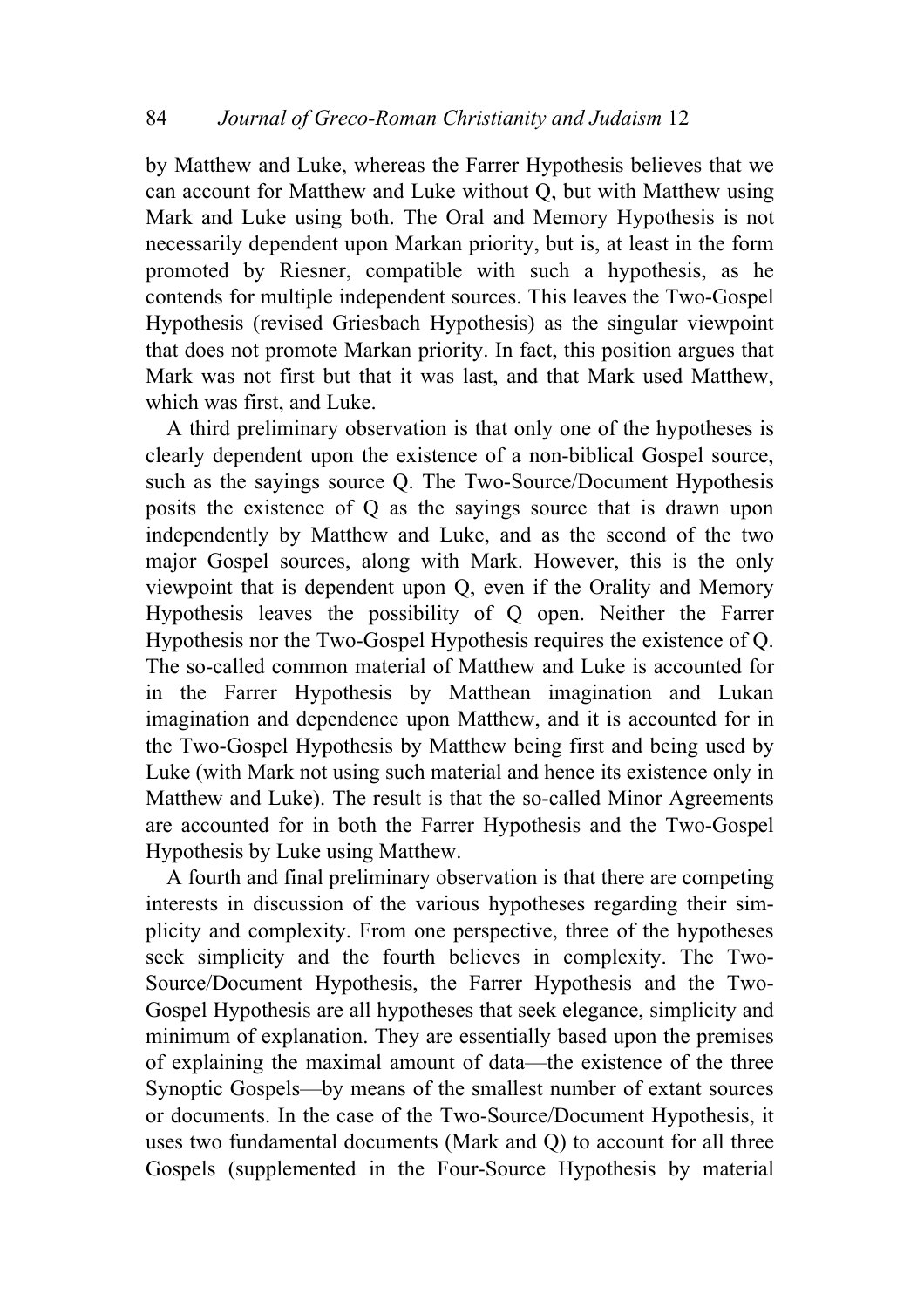unique to Matthew and Luke). In the Farrer Hypothesis, there is a single source, Mark, that accounts for all three Gospels. In the Two-Gospel Hypothesis, there is also a single source, Matthew, that accounts for all three Gospels. The Orality and Memory Hypothesis, however, recognizes complexity, and believes that to do justice to the data, there must be additional factors, such as both written documents and oral tradition, messiness, and hence maximum of explanation. As a result, this particular theory does not take a particular position on any of the documents but recognizes the possibility of their existence, along with the existence of other possible documents and especially of oral tradition that is transmitted and provides the basis for the entire Gospel tradition. From a different perspective, one might just as easily argue something roughly the opposite, that is, that the four theories mentioned above are all complex theories, regarding complex relations among sources, various types of sources, and even the creation of non-existent documents. This is the case for the four theories presented in our volume, while the Tradition Hypothesis, relying entirely upon oral tradition, is arguably a model of simplicity in its supposition of oral tradition. Increasing recognition by the other theories (at least most of them) that there is a place for oral tradition, rather than simply confining themselves to working with written documents, has been one of the major developments in the fourth period of Synoptic criticism noted above.

With these four preliminary observations made, I now turn to major points of dispute and topics for further discussion in current Synoptic studies.

#### *Major Points of Dispute in Discussion of the Synoptic Problem*

In the light of these varying perspectives, there are still major points of dispute in discussion of the Synoptic Problem. I identify seven of them, recognizing that there may be others as well, depending upon one's solution to the issue.

(1) Historical Evidence. The first question is what role historical evidence plays in the discussion. The Two-Gospel Hypothesis bases its theory on both internal and external evidence. The external or historical evidence includes the recognition that Augustine listed the Gospels in the order of Mathew, Mark, Luke and John (e.g. *Cons.* 1.2.4), and that he later thought that Mark used both Matthew and Luke (*Cons.* 4.10.11). The view that Matthew was the first Gospel is a view that has persisted from the early church until into the nineteenth century and is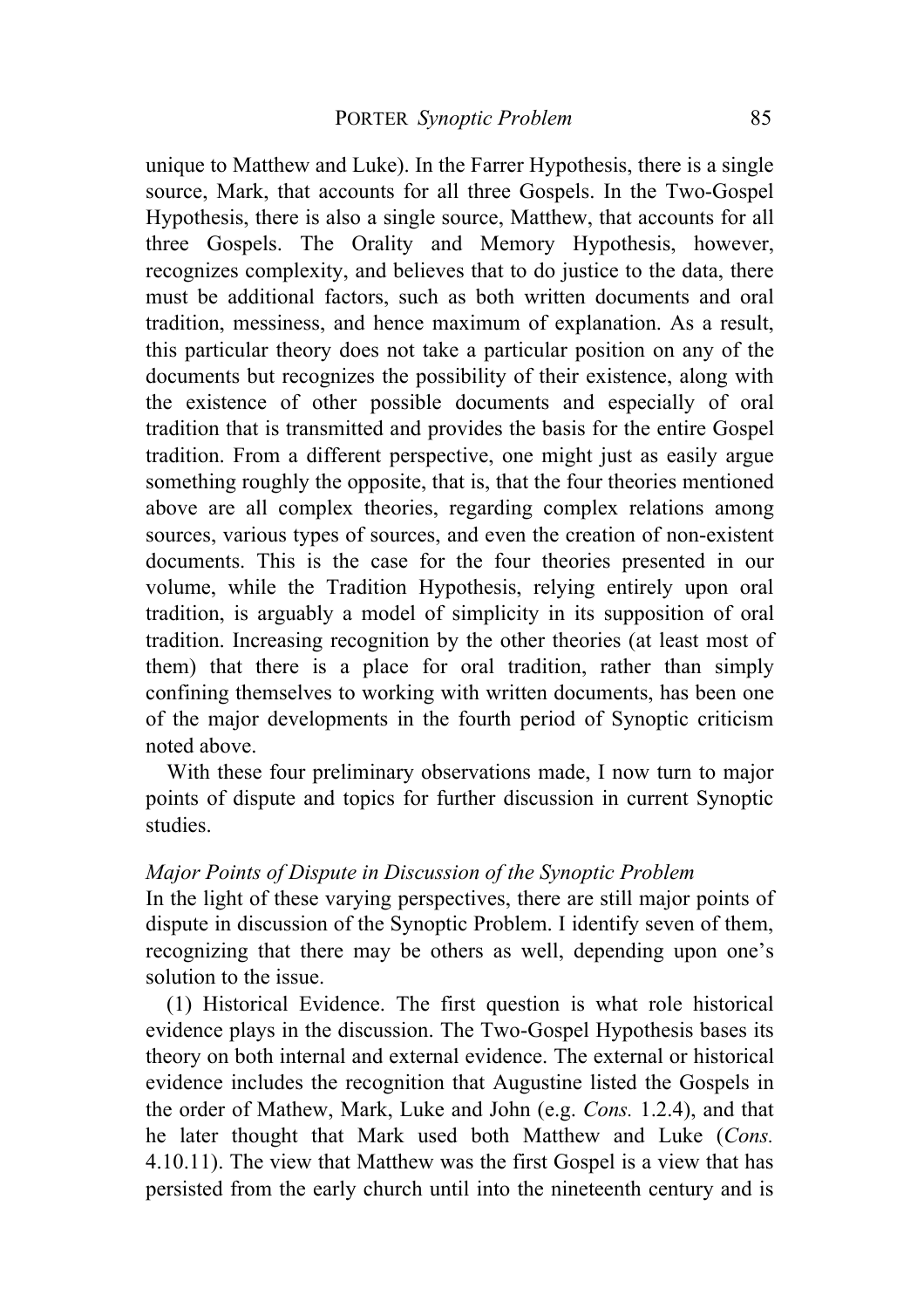still responsible for our Gospel ordering in our contemporary Bibles. However, this historical evidence has been challenged. There is question about Augustine's evidence, as he appears to propose different views of the relationships of the Gospels (cf. *Cons.* 1.2.3-6; 1.3.6; 1.6.9; and 4.10.11). There is also some debate about Papias's statements regarding Mark in relation to Matthew (in which it is thought by some that Papias indicates that Mark has Matthew as a source), and how the evidence in Eusebius is to be understood, that is, whether Eusebius himself does not indicate that Mark is the first Gospel due to the ordering of his discussion.35

There are two questions regarding the historical evidence. The first is whether this evidence is sufficient to answer the kind of question of textual origins that needs to be asked, and the second is whether and to what degree the position of the early church is determinative for contemporary scholarly discussion—if we can even determine what its information is and whether it is accurate.

(2) Triple Tradition. Triple tradition is the usual term used of substantive parallel material found in all three Synoptic Gospels.<sup>36</sup> This material is important for all the major views of Synoptic origins. For both the Two-Source/Document and the Farrer Hypotheses, the triple

35. This is a point made by Evans ('Two Source Hypothesis Response', in Porter and Dyer [eds.], *Synoptic Problem*, pp. 13-25, esp. 15, who notes that Eusebius, *Hist. eccl*. 3.39.15 concerning Mark precedes 3.39.16 concerning Matthew, even though the two passages are often cited in reverse order.

36. See Porter and Dyer (eds.), *Synoptic Problem*, pp. 7-11, 49, for charts and references: e.g. John's Messianic Preaching (Mt. 3.11-12; Mk 1.7-8; Lk. 3.15-18), Baptism of Jesus (Mt. 3.13-17; Mk 1.9-11; Lk. 3.21-22); The Temptation (Mt. 4.1- 11; Mk 1.12-13; Lk. 4.1-13); Healing the Paralytic (Mt. 9.1-8; Mk 2.1-12; Lk. 5.17- 26); Calling of Levi (Mt. 9.9-10; Mk 2.13-15; Lk. 5.27-32); Peter's Confession (Mt. 16.13-20; Mk. 8.27-30; Lk. 9.18-21); Jesus Foretelling His Passion (Mt. 16.21-23; Mk 8.31-33; Lk. 9.22); Following Jesus (Mt. 16.24-28; Mk 8.34–9:1; Lk. 9.23-27); Transfiguration (Mt. 17.1-9; Mk 9.2-10; Lk. 9.28-36); Jesus Healing a Boy Possessed by a Spirit (Mt. 17.14-21; Mk 9.14-29; Lk. 9.37-43a); Jesus Foretelling His Passion Again (Mt. 17.22-23; Mk 9.30-32; Lk. 9.43b-45); True Greatness (Mt. 18.1-5; Mk 9.33-37; Lk. 9.46-48); Jesus Blessing the Children (Mt. 19.13-15; Mk 10.13-16; Lk. 18.15-17); Rich Young Man (Mt. 19.16-22; Mk 10.17-22; Lk. 18.18- 23); Triumphal Entry (Mt. 21.1-9; Mk 11.1-10; Lk. 19.28-49); Jesus Being Questioned about His Authority (Mt. 21.23-27; Mk 11.27-33; Lk. 20.1-8); Parable of the Wicked Husbandmen (Mt. 21.33-46; Mk 12.1-12; Lk. 20.9-19); Betrayal by Judas (Mt. 26.14-16; Mk 14.10-11; Lk 22.3-6); and Trial before Pilate (Mt. 27.11- 14; Mk 15.2-5; Lk. 23.2-5).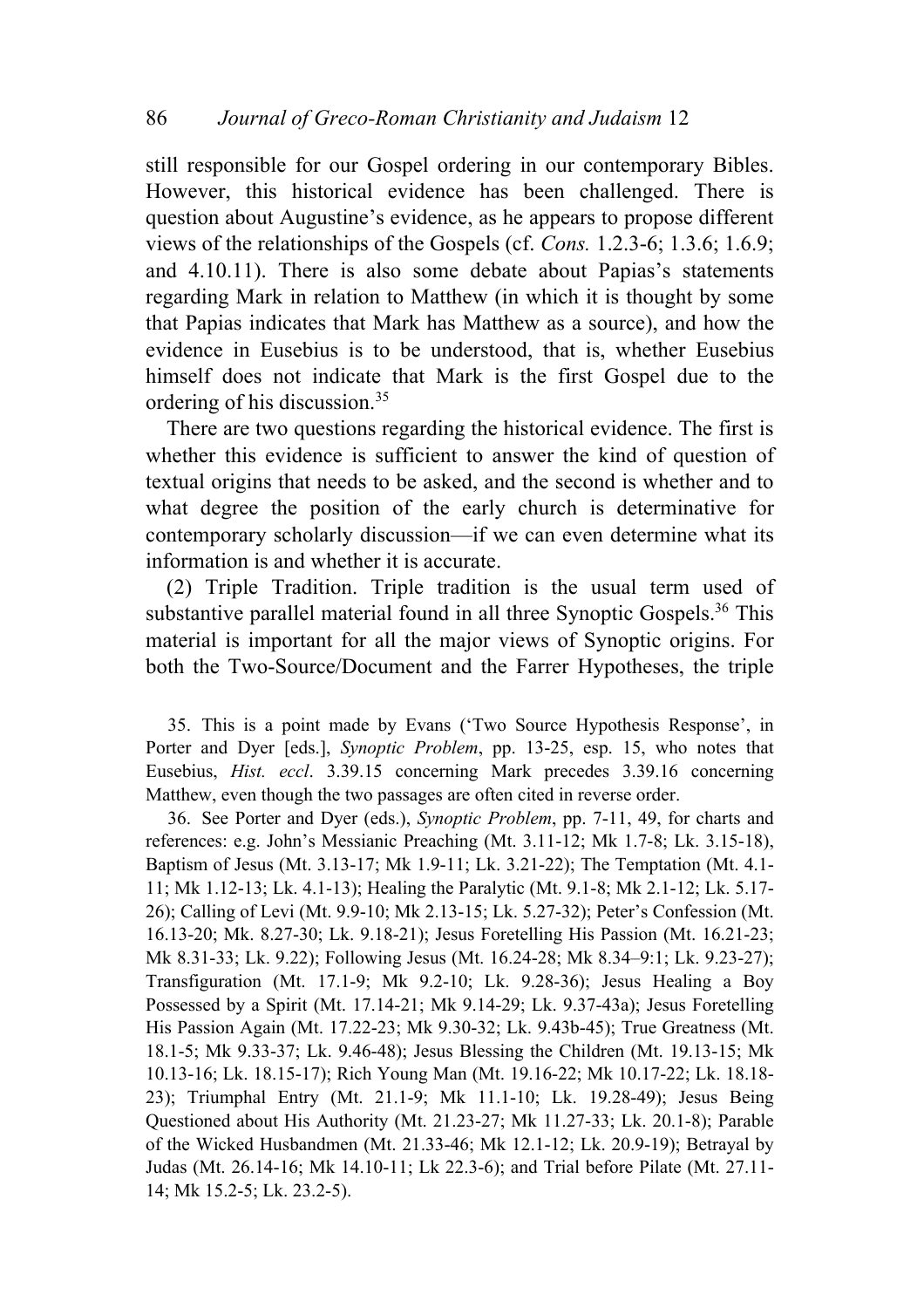tradition indicates both Markan priority and the dependence of the other two Gospels on Mark, on the basis of the three Synoptics sharing the same ordering of material and having often identical wording in all three sources. For both the Orality and Memory and the Two-Gospel Hypotheses, however, the triple tradition is not convincing (e.g. the parallels of the Rich Young Man in Mt. 19.16-22, esp. 24; Mk 10.17- 22, esp. 25; Lk. 18.18-23, esp. 25, with 'alterations' moving in different directions). The Orality and Memory Hypothesis recognizes some similar material but also finds it implausible that on numerous occasions both Matthew and Luke deleted Markan features. The Two-Gospel Hypothesis sees an alternating pattern whereby Mark has conflated material in Matthew and Luke.

The questions concerning the triple tradition must address how one determines whether Mark is the source or the result and not simply the 'middle term' between Matthew and Luke, how one best accounts for unique Markan features (such as use of 'again' [πάλιν] and whether this is deleted by the other Gospels or was added by Mark as a 'Markan Overlay'), and how one accounts for other similarities and differences among the three Gospels (for example, similarities between Matthew and Luke if they are independently using Mark).

(3) Double Tradition. Double tradition is the usual term reserved for substantive parallel material found in Matthew and Luke but not found in Mark, and is also important for all four major hypotheses (e.g. Jesus' Statement over Jerusalem in Mt. 23.37-39; Lk. 13.34-35). The Farrer and the Two-Gospel Hypotheses believe that the kinds of substantive similarities, as well as relatively minor disagreements, found in the double tradition can best be accounted for on the basis of either Luke using Matthew or Matthew using Luke. The Two-Source/Document Hypothesis attributes the double tradition to a source that Matthew and Luke used in common, Q. However, the problem with this theory is that Q must be expanded from being a sayings source to a narrative and saying source, since some of this double tradition is more than simply sayings.

The presence of the double tradition also raises numerous questions. These questions include the most plausible explanation of material common to Matthew and Luke in the light of their own authorial tendencies, and how to account for major divergences within a similar episode for Matthew and Luke.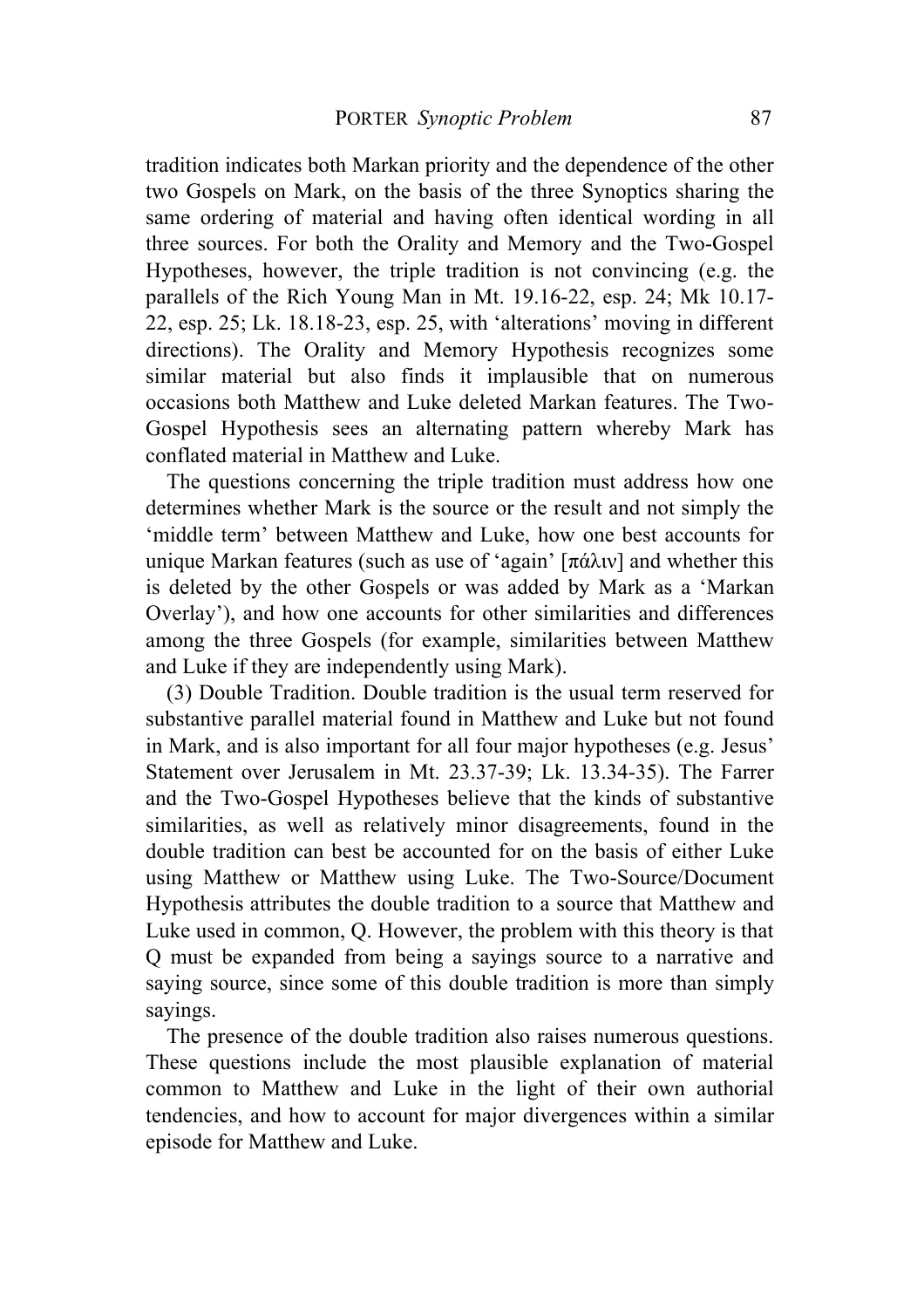(4) Minor or Major Agreements? The so-called Minor Agreements are those places where Matthew and Luke agree against Mark where they share parallel material (e.g. Mt. 6.21; Mk 8.31; Lk. 9.22 regarding whether Jesus' resurrection would be 'on the third day' in Matthew and Luke or 'after three days' in Mark). The major question here is how major such agreements are to the discussion. Such passages have long been recognized, and these are a special problem for the Two-Source/Document Hypothesis, as they suggest that Matthew and Luke may not have been independent in their use of Mark, something found in especially the Farrer and the Two-Gospel Hypotheses. The Two-Gospel Hypothesis treats these parallel passages as major agreements or major problems for theories of Markan priority, as it seems implausible in these instances that, independently of each other, Matthew and Luke arrived at similar changes. It is at this point that theories such as the Two-Source/Document Hypothesis appeal to oral tradition and multiple recensions of the Gospels to find an explanation.

There is no doubt that the Minor Agreements raise numerous further questions, especially for the Two-Source/Document Hypothesis. The major ones are: the extent and nature of these Minor Agreements and whether they can thereby assume the status of major problems, and whether explanations of documentary relations that must then introduce theories of multiple sources or oral tradition have provided assessable means of answering these questions.

(5) Oral Tradition. Various more purely oral theories are not as popular today as they once were, even though most of the current theories are bound to introduce oral elements into their explanations. This use of oral tradition probably comes about as a recognition of the need to explain discrepancies that are not readily explainable by documentary means, but also the fact that memory and orality were essential features of the educational and even transmissional environment of the ancient world of which Jesus was a recognized part (and as other places in the New Testament recognize). As a result, most theories of Synoptic origins include recognition of oral tradition, at least in the pre-written Gospels stage, as well as in the subsequent transmissional stage, even if assessment of its presence is very difficult.

There are several questions regarding oral tradition that must be raised. One is the question of how one might quantify the role and influence of oral tradition, since it is by definition oral and leaves no documentary form, and whether invoking such a category mitigates the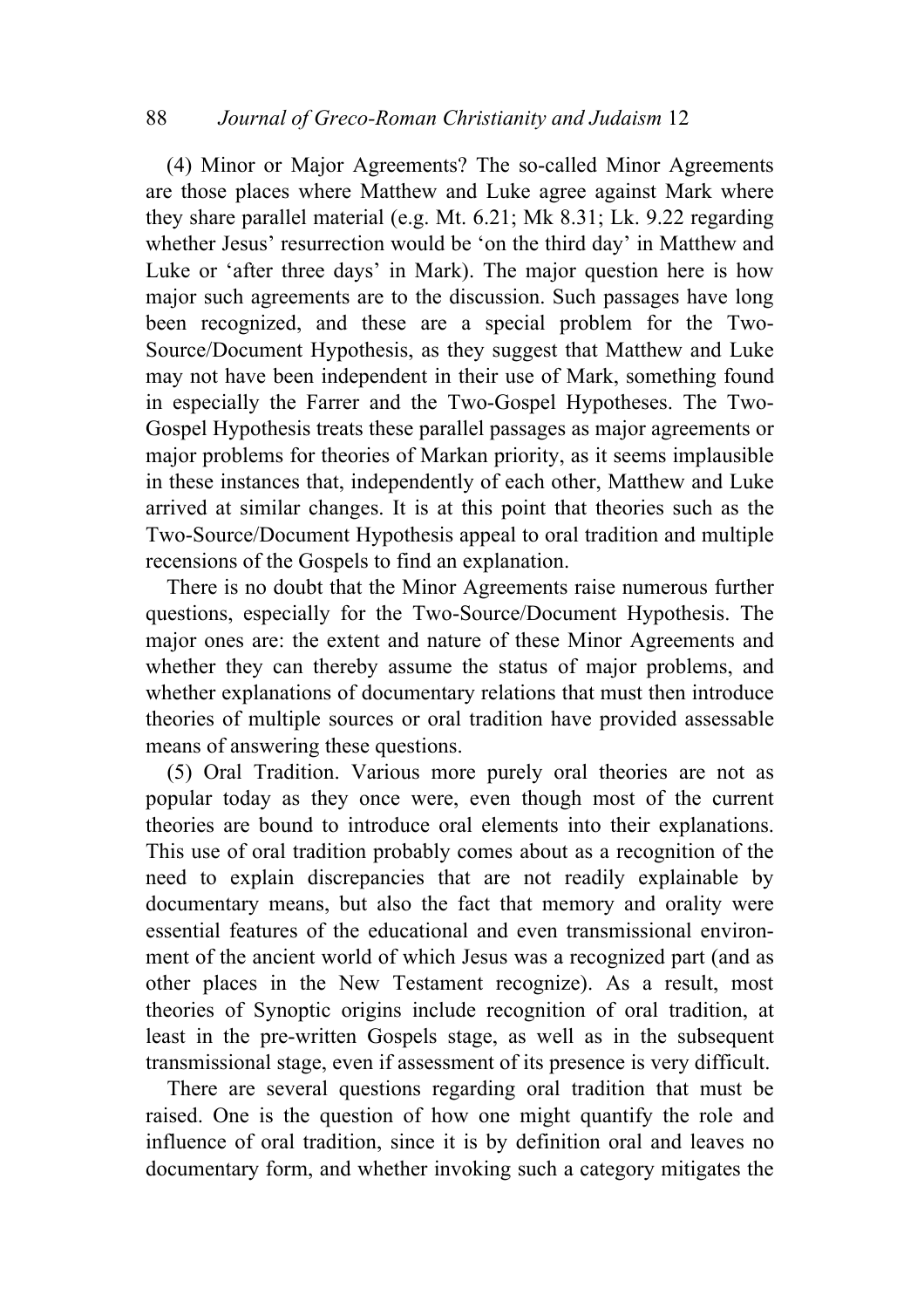distinctiveness or even essence of any of the hypotheses. If the role of oral tradition is recognized in the Two-Source/Document Hypothesis, this may indicate a move away from it being a literary or documentary hypothesis and a move toward it becoming an orality hypothesis, with Q itself ending up as predominantly an oral source. The result of such modifications might be that this theory begins to resemble the Farrer Hypothesis, in which the interaction of the written Gospels includes their interaction with various oral materials and may account for significant differences (although Goodacre also appeals to editorial fatigue, where the author using a source at first makes changes but then returns to the source later on).<sup>37</sup> Even the Two-Gospel Hypothesis might lose some of its distinctiveness in the light of the influence of oral tradition.

(6) Determining Textual Movement. The major theories of Synoptic relations are formulated around the idea of what it means that texts have relationships to other texts. The Two-Source/Document and the Farrer Hypotheses appear to follow a developmental model in regards to both literary elements and theology. This means that they see the literary style of the authors moving from simple to complex, and their theology becoming increasingly more developed. This developmental view is perhaps not too surprising when one considers that Markan priority is the product of nineteenth-century and early twentieth-century thought. The Orality and Memory Hypothesis is less dependent upon such a developmental model, apart from the recognition of a growth model from simple to complex. The major issue is whether such a pattern of development is justifiable in the light of what we know about the use of Greek at the time and the nature of New Testament Christology. In other words, is it justifiable to believe in Markan priority simply or primarily on the basis of its supposed more primitive Greek (including its supposed Semitic elements) and its more primitive Christology (what Evans refers to as Markan dignity, or rather lack of dignity)?<sup>38</sup> If either, or both, are not pertinent to the discussion—that is, that there is no clear way to determine literary dependence upon the basis of stylistic changes and that Christology was sufficiently fluid so as to have both 'high' and 'low' elements concurrently—then this raises a further question about how to chart lines of development between texts. The Two-Gospel Hypothesis raises such questions, although it too has

<sup>37.</sup> See Mark Goodacre, 'Fatigue in the Synoptics', *NTS* 44 (1998), pp. 45-58.

<sup>38.</sup> Evans, 'Two Source Hypothesis', p. 31.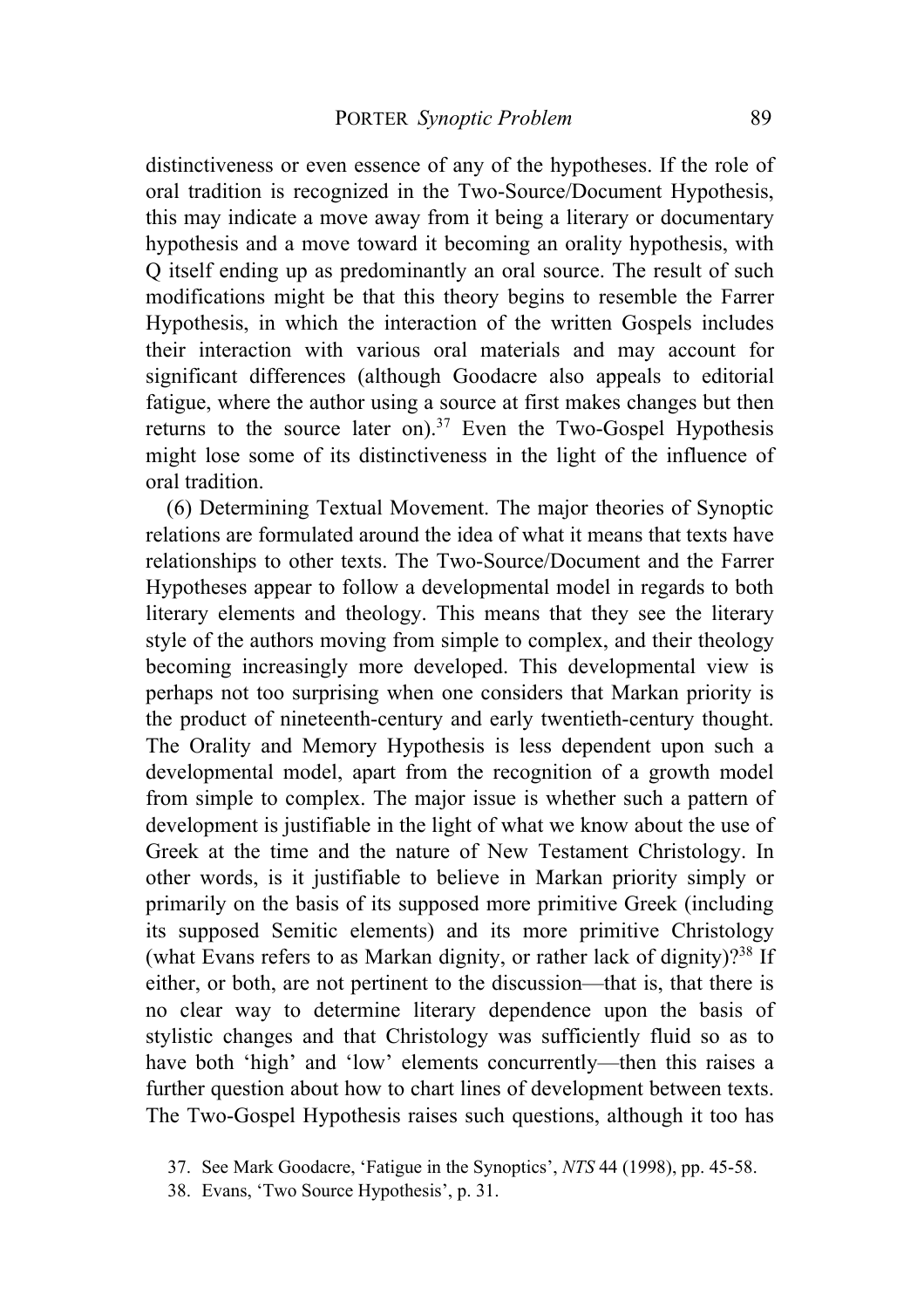its own theories regarding how texts relate to one another, such as Mark drawing in alternating fashion from Matthew and then Luke.

There are several questions to raise regarding textual movement. These include the question of what kinds of textual features indicate borrowing, how many features are necessary and of what type to determine a clear pattern of dependence, and how other issues, such as Christology, play a role in such determinations in the light of the evidence of early Christianity (e.g. Paul's high Christology, and the arguably high Christology of the beginning of Mark's Gospel).

(7) Explanations for Mark. Mark remains one of the central issues in discussion of the Synoptic Problem. On the one hand, the Two-Source/Document Hypothesis contends that Mark's Gospel is the most primitive (least dignified), and that the other Gospels show signs of improving Mark in language, style and even content (e.g. Mt. 8.23-27; Mk 4.35-41; Lk. 8.22-25, concerning the stilling of the storm). This viewpoint is often couched in various forms, but focuses upon those places where Mark's language is such that it supposedly warrants rewording in the other Gospels. This viewpoint is not as pronounced in the Farrer Hypothesis, although a similar set of assumptions seems to be in place to help account for Markan priority. On the other hand, the Two-Gospel and the Orality and Memory Hypotheses question this assumption by identifying features of Mark that are said to evidence Markan redaction not present in the other two Gospels (e.g. use of 'again'  $[\pi \alpha \lambda \nu]$ ). Further, the Two-Gospel Hypothesis contends that Mark's Gospel is best explained as the last of the Gospels written, as an introduction, apology or explanation of the other Gospels.

There are several questions regarding Mark. The major contention involves how to conceive of Mark, the Gospel around which the other Gospels arrange themselves. If one conceives of Mark's Gospel as only possible as an early example of early Christian writing, or if one conceives of Mark's Gospel as explainable as the result of adapting earlier Christian Gospel material (after all, all the Gospels include and exclude material not found in the other Gospels), then one's conclusions will vary widely in relation to the hypotheses presented.

These are some of the remaining areas of dispute in Synoptic studies—they are not insubstantial, but in fact raise major questions for the various hypotheses. I now turn to several topics for further discussion.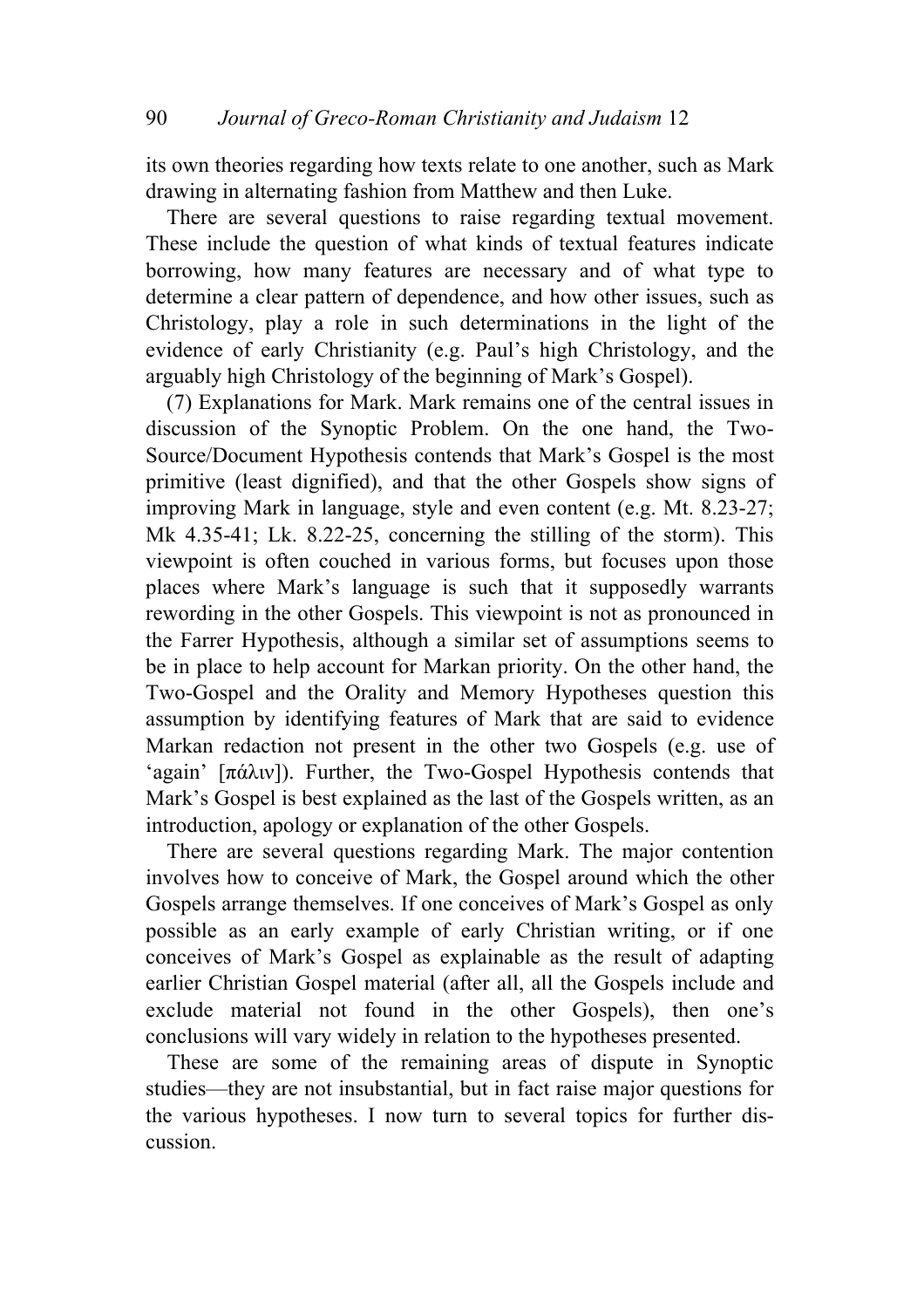# *Topics for Further Discussion*

Having outlined the above major points of dispute, I wish to raise three other topics that should be mentioned regarding the state of discussion of the Synoptic Problem.

(1) Q. The first issue is the posited sayings source Q. It is admittedly difficult to determine this, but it appears that Q has become a tacitly accepted part of much New Testament scholarship—despite that at least two if not three of the four solutions to the Synoptic Problem do not require it. Q is only required by the Two-Source/Document Hypothesis, but not by the other three—regardless of the forms in which Q might be conceived (and they are numerous). The Orality and Memory Hypothesis is willing to entertain the notion of such a thing as Q, but it is a Q of a different sort, and one that in some ways threatens the kinds of categories used in many of the theories, with their firm lines of division. Markan priority and Q were established as two fundamental components for solving the Synoptic Problem in the nineteenth century and their status endured beyond the mid twentieth century. With the period of renewed options, other suggested theories have tended to move away from the necessity of Q. As a result, even the Orality and Memory Hypothesis is not wedded to the necessity of Q, at least as Q is conceived by Streeter and his successors, such as John Kloppenborg, Christopher Tuckett and others (that is, a definable document with definable character and even development and theology).<sup>39</sup> This minimizing of the role of Q suggests that there are alternatives to Q in the broader notion of oral tradition that includes both narrative and sayings material, not differentiated documents or sources. The Farrer and the Two-Gospel Hypotheses are fundamentally opposed to Q and do everything they can to explain Synoptic relations without it.

The need to posit Q for solution to the Synoptic Problem is essentially found in the need to explain the similarities between Matthew and Luke. This makes it somewhat ironic that the Q industry

39. For example, John S. Kloppenborg Verbin, *Excavating Q: The History and Setting of the Sayings Gospel* (Edinburgh: T&T Clark, 2000); and Christopher M. Tuckett, *Q and the History of Early Christianity: Studies on Q* (Edinburgh: T&T Clark, 1996). There have been recent delimitations of Q, such as in James M. Robinson, Paul Hoffmann and John S. Kloppenborg, *The Critical Edition of Q* (Hermeneia; Minneapolis: Fortress Press, 2000). For a collection of important essays on Q, see John S. Kloppenborg (ed.), *The Shape of Q: Signal Essays on the Sayings Gospel* (Minneapolis: Fortress Press, 1994).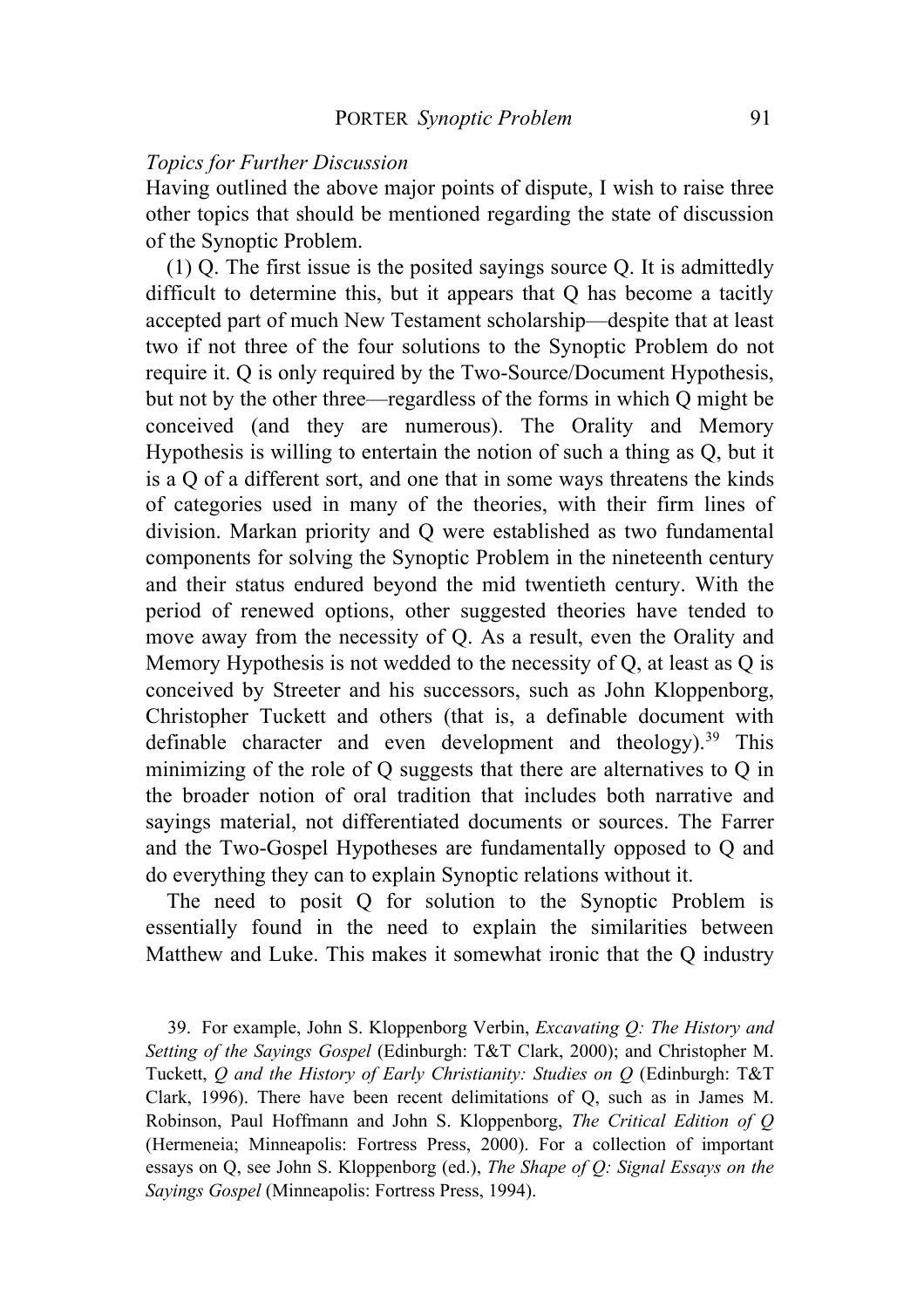has grown to what it has become. The Two-Source/Document Hypothesis requires such a theory to explain the double tradition, the material that Matthew and Luke have in common but that is not found in Mark. However, this is not the only conceivable way to explain these similarities. Both the Farrer Hypothesis and the Two-Gospel Hypothesis explain these similarities based on Luke using Matthew. Both theories are also able to explain unique features of Mark, although by different means—the Farrer Hypothesis believes that these unique features originated in Mark and were retained by either Matthew or Luke, whereas the Two-Gospel Hypothesis believes that these features were added by Mark (the so-called Markan Overlay) to either Matthew and/or Luke (e.g. use of 'again'  $[\pi \alpha \lambda \nu]$ ).

The theory of Q, regardless of the final shape that it ends up taking, probably will continue to develop, so long as some scholars believe that a relatively independent source separate from Mark, Matthew and Luke best accounts for the material shared by Matthew and Luke. This proposal is opposed to a theory that shows that Matthew and Luke, or one of them alone, whether using Mark or being used by Mark, can sufficiently account for the same materials.

(2) Oral Tradition and its Possibilities. In the most recent discussion of solutions to the Synoptic Problem, the wild card for most theories (the Two-Gospel Hypothesis being the exception perhaps) is the role of oral tradition. There are two directions that this discussion might take. The first is the area of social memory. There has been much written about social memory and the Gospels, by such scholars as Bauckham, Dale Allison, Chris Keith, Anthony Le Donne, Rafael Rodriguez and others.40 There are several major problems with social memory theory, especially in relation to the Synoptic Problem. These include the diversity of the theories involved, the lack of specificity of its claims, its being a theory of memory rather than of transmission, its modern

40. Bauckham, *Jesus and the Eyewitnesses*; Anthony Le Donne, *The Historiographical Jesus: Memory, Typology, and the Son of David* (Waco, TX: Baylor University Press, 2009); Dale C. Allison, Jr, *Constructing Jesus: Memory, Imagination, and History* (Grand Rapids: Baker, 2010); Rafael Rodriguez, *Structuring Early Christian Memory: Jesus in Tradition, Performance and Text* (LNTS, 407; London: T&T Clark, 2010); Chris Keith, *Jesus' Literacy: Scribal Culture and the Teacher from Galilee* (LNTS, 413; London: T&T Clark, 2011); *idem*, *Jesus against the Scribal Elite: The Origins of the Conflict* (Grand Rapids: Baker, 2014); among a growing number.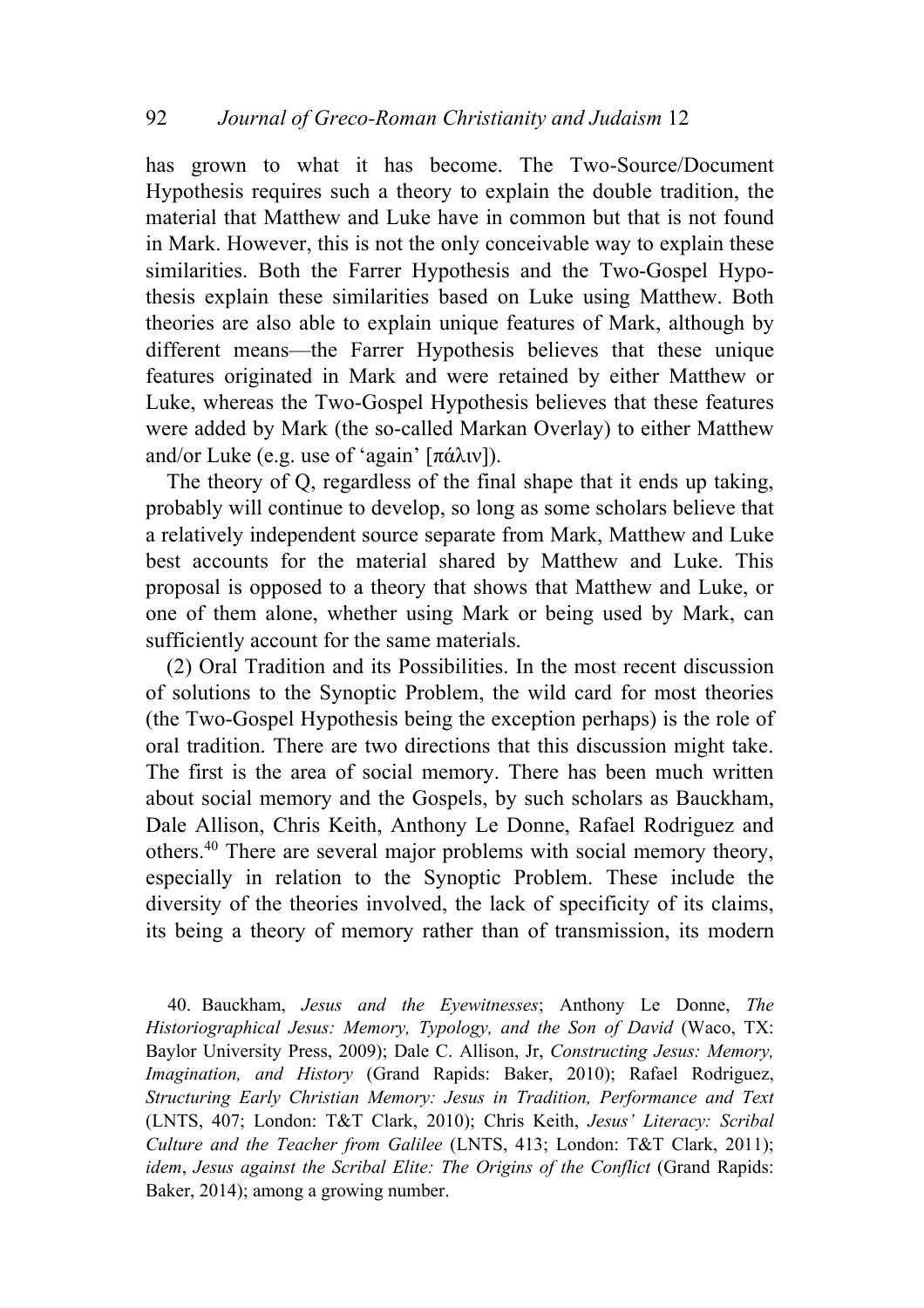psychological and sociological foundations and its modernist assumptions regarding memory within culture and society.41 The result of social memory theory is an often overly skeptical view of ancient memory. In any case, social memory theory is not a theory of Synoptic relations, but of individual memory capacity.

A more viable area of discussion is the Tradition Hypothesis. Oral tradition has a primary role to play in the Orality and Memory Hypothesis, of course, but it has come to be included in some of the other proposals, even if reluctantly. Most of the theories regarding the Synoptic Problem—at least the major ones—are theories of literary dependence, a feature of the Orality and Memory Hypothesis as well, to the extent that this position as represented by Riesner believes that the solution rests in recognizing multiple sources in a complex relationship, including the use of oral tradition. The Tradition Hypothesis, although it dates to the nineteenth century along with other theories and has had more recent advocates, has not garnered as much support, and certainly not as much notoriety, as other theories (even if probably more scholars hold to such a position than they do something like the Farrer Hypothesis, which seems to be held by relatively few scholars). In other words, the nature of the Synoptic Problem has remained a literary problem rather than becoming a problem of oral tradition and oral transmission—and in fact one that resembles how a German (or perhaps English) scholar of the nineteenth century would solve such a problem using the available books on his (and virtually all of those involved in the discussion at the formative level seem to have been men) shelf in his study of the time.

If there were to come a time when scholars became convinced that the usual literary hypotheses were untenable, or even that they could offer nothing further to the discussion, there may be an increase in attention to the Tradition Hypothesis or a strictly oral theory. Elements of such a theory, at least as represented by the work of Riesenfeld, Gerhardsson and Byrskog, as well as a few others (such as Dunn), have already been incorporated into some elements of other theories, especially where oral tradition is concerned. One of the strengths of the

41. For a response, see Stanley E. Porter and Hughson T. Ong, '"Social Memory" and Oral Tradition—A Genuine Mismatch', in Stanley E. Porter, Hughson T. Ong and David I. Yoon (eds.), *The Origins of the Gospels* (forthcoming); and Porter and Ong, 'Memory, Orality, and the Fourth Gospel', *Journal for the Study of the Historical Jesus* 12 (2014), pp. 143-64, esp. 147-54.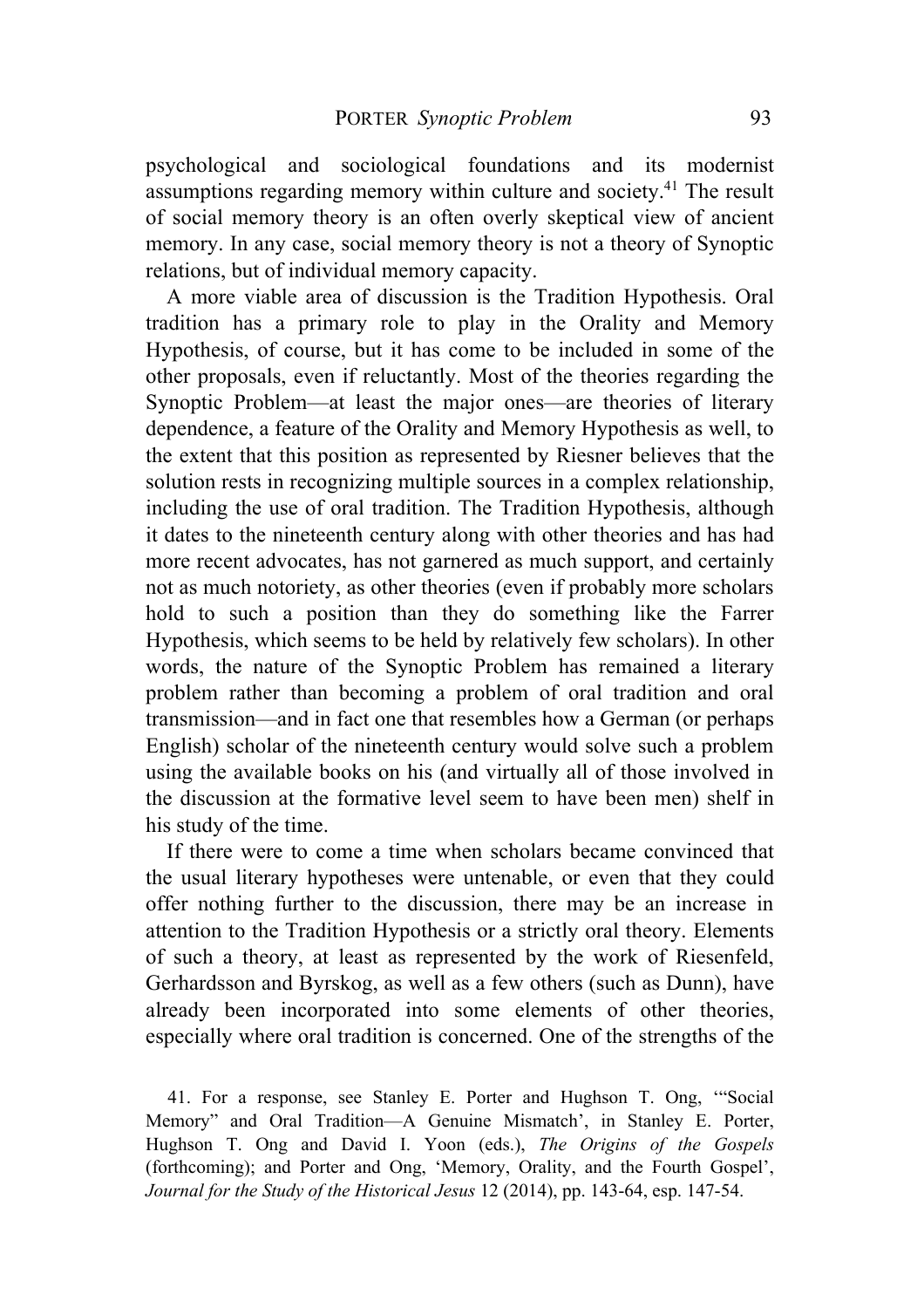three other hypotheses is that they are theories of literary dependence and thus involve the examination of written sources, so far as we have them or conjecture them. The examination of oral traditions is, by definition, far more difficult—some might even say impossible for the ancient world, except only in the most abstract sense. Nevertheless, if, as most of the contributors to the discussion as represented in our book recognize, oral tradition was an integral part of the equation from the start, then it appears that more needs to be done to consider what role oral tradition might play in attempting to answer the question of the origins of the Synoptic Gospels.

Several ways forward in inclusion of oral tradition have been suggested. One is to pay more attention to modern oral cultures and attempt to interpret how their demonstrable orality may relate to the ancients and their practices. This has already been explored to some extent in theories regarding similarities between Homeric bards and modern singers of tales.<sup>42</sup> A second way is to explore more fully the relationship between orality and literacy, in both modern and ancient contexts.43 The growing interest in the relationship between orality and literacy in modern scholarship has tended to dissolve the traditional divide between the two and has shown that they may have more in

42. This reflects the so-called Parry-Lord hypothesis of oral tradition. See, among many important works, Albert Bates Lord, *The Singer of Tales* (New York: Atheneum, 1960); *idem*, *Epic Singers and Oral Tradition* (Ithaca, NY: Cornell University Press, 1991); G.S. Kirk, *The Songs of Homer* (Cambridge: Cambridge University Press, 1962); Eric A. Havelock, *Preface to Plato* (Cambridge, MA: Harvard University Press, 1963); Berkley Peabody, *The Winged Word: A Study in the Technique of Ancient Greek Oral Composition as Seen Principally through Hesiod's Works and Days* (Albany: State University of New York Press, 1975); and John Miles Foley, *The Theory of Oral Composition: History and Methodology* (Bloomington: Indiana University Press, 1988); and followed by a number of scholars, including biblical scholars, since. A recent incorporation of the theory is found in John H. Walton and D. Brent Sandy, *The Lost World of Scripture: Ancient Literary Culture and Biblical Authority* (Downers Grove, IL: InterVarsity Press, 2015), although they may have overstated their case at some points.

43. Some of this exploration has occurred in, for example, Jack Goody (ed.), *Literacy in Traditional Societies* (Cambridge: Cambridge University Press, 1968); Ruth Finnegan, *Oral Poetry: Its Nature, Significance and Social Context* (Cambridge: Cambridge University Press, 1977); *idem*, *Literacy and Orality* (Oxford: Blackwell, 1988); and Rosalind Thomas, *Literacy and Orality in Ancient Greece* (Cambridge: Cambridge University Press, 1992).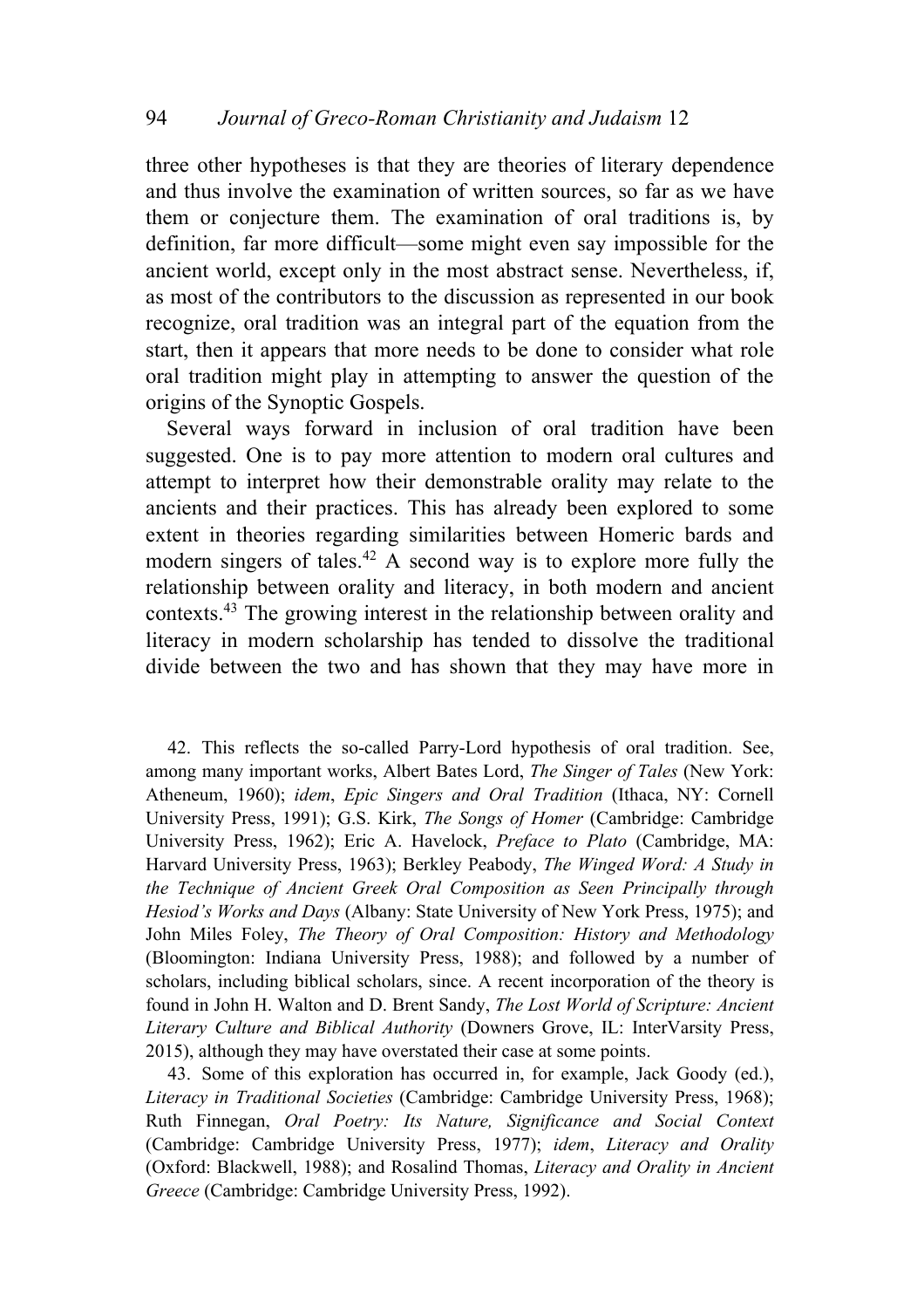common than separates them.44 One of the areas of further exploration might include some of the implications of the notion of secondary orality, in which written texts become oral texts, a process that might be found within some theories of the Gospels.45 There is growing thought that this scenario, originally devised for discussion of modern literacy, is true of the ancient world as well. A third way is to attempt to define legitimate means of determining signs of orality within written documents. This would require development of more sophisticated linguistic tools than have traditionally been used to examine the question of the Synoptic relationships.46 There are other possibilities as well that might lead to transcending both the perceived disjunction between orality and literacy and, perhaps more importantly, the inherent encumbrance that we do not have oral sources from the ancient world for examination, but only have written sources that themselves must provide our access to an oral tradition. Some of these options are being considered and weighed in relation to other theories of Synoptic relations in the Origins of the Gospels Project at McMaster Divinity College. The first test cases of that project should emerge relatively soon in a published volume of essays on various dimensions of the hypothesis and its relations to other elements of Synoptic discussion, to be followed by appropriate works developing the hypothesis.

(3) Has a Stalemate Been Reached? The Two-Source/Document Hypothesis emerged in the late nineteenth century as the predominant solution to the Synoptic Problem. That position is ably and forcefully propounded in many different venues, not least in the essay by Evans in the recent volume that Dyer and I have edited (with some of Evans's own enhancements of the argument, such as that regarding Markan

44. See Hughson T. Ong, 'Orality, Literacy, Multilingualism, and the Oral Traditions of the Gospels' and 'Discussing Oral Traditions via a Sociolinguistic (Ethnography of Communication) Approach', in Porter, Ong and Yoon (eds.), *The Origins of the Gospels* (forthcoming).

45. See Walter J. Ong, *Orality and Literacy: The Technologizing of the Word* (London: Routledge, 1980), p. 11.

46. See, for example, M.A.K. Halliday, 'Differences between Spoken and Written Language: Some Implications for Literacy Teaching' (1979); repr. in *Language and Education* (Collected Works of M.A.K. Halliday, 9; ed. Jonathan J. Webster; London: Continuum, 2007), pp. 63-80; *idem*, *Spoken and Written Language* (New York: Oxford University Press, 1989); and especially Douglas Biber, *Variation across Speech and Writing* (Cambridge: Cambridge University Press, 1988).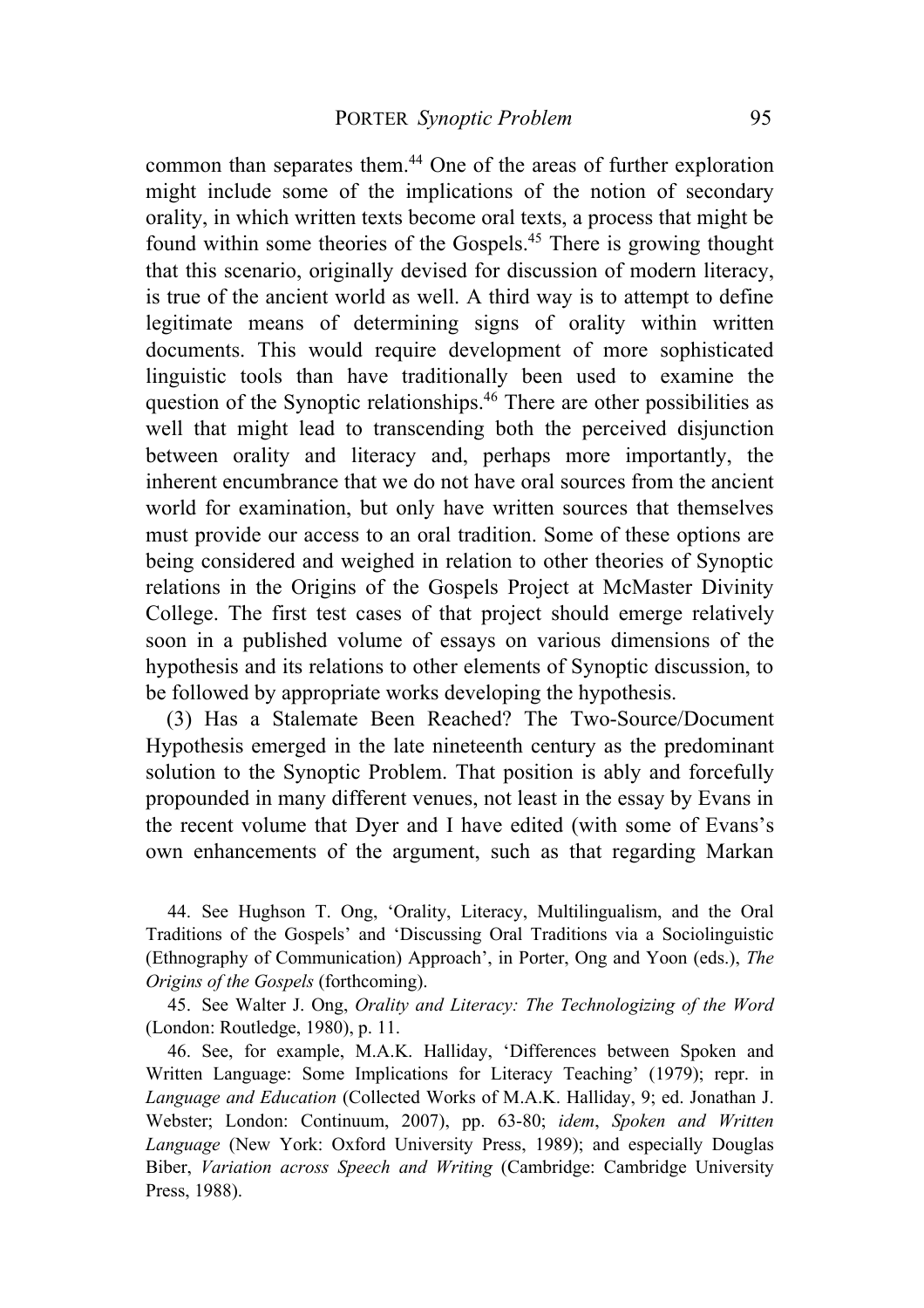dignity).47 Nevertheless, this position has come under attack on several fronts. In some ways, the oldest attack is by the Orality and Memory Hypothesis, which also dates to the nineteenth century (at least in one of its forms, the oral) and has continued to be promoted to the present, even if it has not commanded nearly as much widespread assent as the now-usual theory of Markan Priority and Q. The Two-Gospel Hypothesis dates back at least to Griesbach, if not earlier to Augustine (a debated point, as indicated earlier), and has been renewed in more recent work by Farmer and his followers. The Farrer Hypothesis, although perhaps argued in an earlier form by others (e.g. Lummis), dates to the 1955 essay by Farrer on dispensing with Q, even if it was developed much more rigorously by Goulder and then by Goodacre. By any reckoning, these four theories of the Synoptic Problem (as well as others, even if they have commanded less attention) have been on the table for consideration for a minimum of fifty years and quite possibly a minimum of one hundred years, if not longer for at least some of them. And yet we are still seriously debating the fundamental plausibility of the various proposals, with most of the essential arguments being the same ones that have been used over and over during the same time.

This situation raises the question of whether we have reached a stalemate in the study of the Synoptic Problem. In other words, after using the same arguments that have been used over the last fifty or

47. Evans, 'Two Source Hypothesis', pp. 31-34, citing such examples as the stilling of the storm (Mt. 8.23-27; Mk 4.35-41; Lk. 8.22-25), where Mark is purportedly less dignified in recording the cry of the disciples than in Matthew or Luke; crossing the Sea of Galilee (Mt. 14.24-33; Mk 6.47-52), where Matthew deals with supposed Markan oddities; and warnings about leaven (Mt. 16.5-12; Mk 8.14-21), where Matthew changes Mark's reference to Herod to Herodians. During discussion of this paper, the point was made that the issue is not simply that there are primitive or less dignified elements in Mark that are 'improved', but that in places Matthew and Luke explain various elements (such as Semitisms) in Mark (some of the examples above would probably qualify in this regard, such as Matthew adding Peter walking on water in Mt. 14.29-31 and concluding more positively). See Evans, 'Two Source Hypothesis', pp. 34-35. The comment was also made during discussion that there are also some places where Matthew or Luke is more 'primitive' than Mark, such as the divorce passage in Mt. 19.9 and Mk 10.11-12, where Matthew has a singular, male oriented divorce, and Mark has bilateral divorce. See E.P. Sanders, 'Appendix II: Suggested Exceptions to the Priority of Mark', in his *The Tendencies of the Synoptic Tradition* (SNTSMS, 9; Cambridge: Cambridge University Press, 1969), pp. 290-93; repr. in Bellinzoni et al. (eds.), *Two-Source Hypothesis*, pp. 199-203.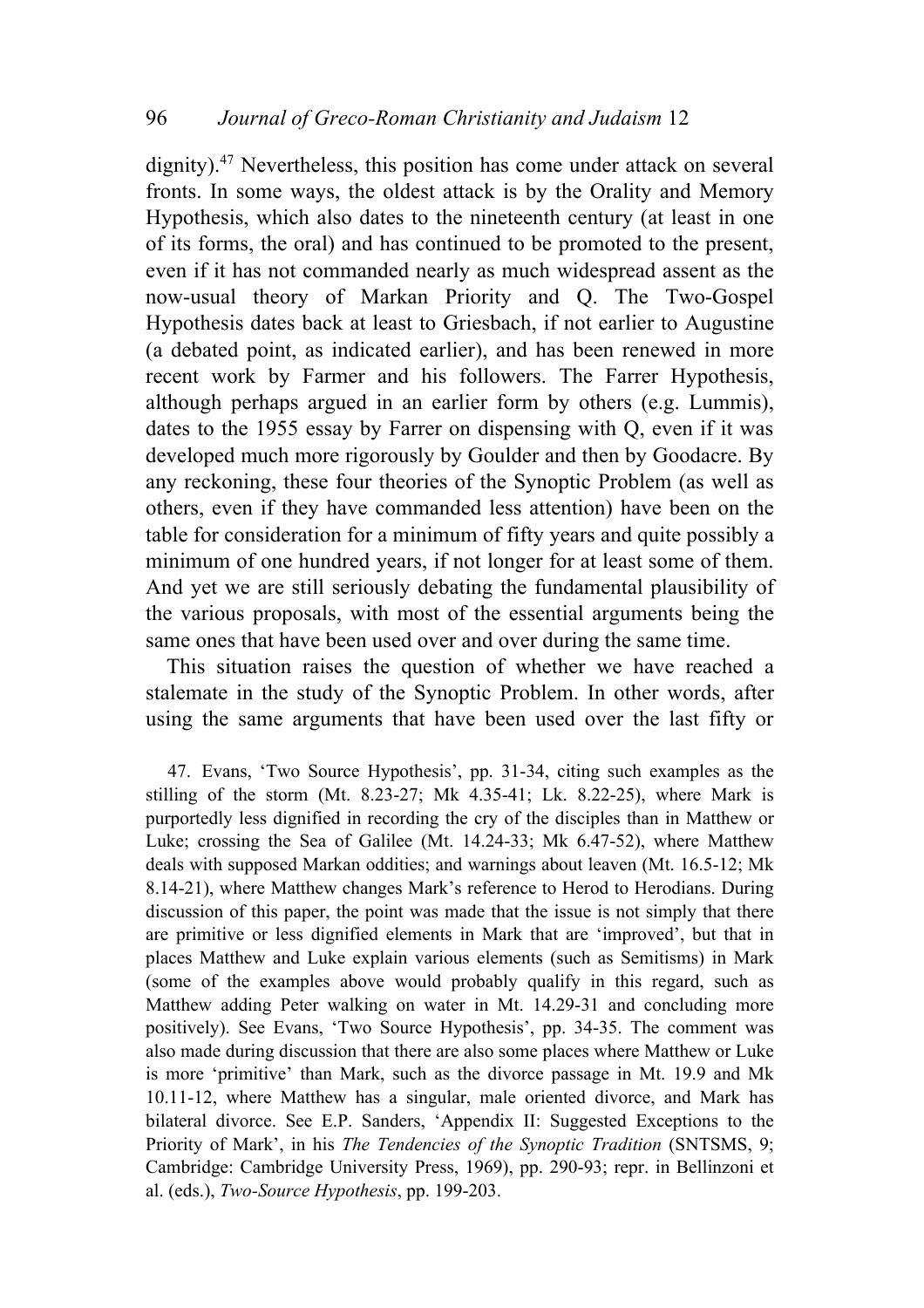more years regarding these issues (during the period of renewed options), what are the results of such debate? One or more of the positions may claim to be making progress in relation to the other, and no doubt there are strong advocates of each position who perceive that their arguments are beginning to have an effect and to convince others to join their ranks. Those of the other positions are no doubt less inclined to see such positive results from others' apologetic efforts. This situation brings us back to the question of whether we have reached a stalemate in the study of the Synoptic Problem.

The answer to this question is both yes and no. We do indeed observe that many of the same arguments are repeatedly made on behalf of the various positions. If the volume that we have recently edited is any indication, even in these recent statements virtually the same arguments are made. The lines are still starkly and strongly drawn. However, I am optimistic that the impasse is not unbreachable, because there is still potential for further developments in the discussion. Some of these areas are the following. We need more linguistically astute means of assessing the style of each author, so as to be able to establish whether one Gospel is earlier than the others; we need more linguistically astute means of assessing a range of other linguistic arguments to determine the characteristics of such features, that is, whether they constitute authorial additions or are dependent upon sources or are integral to the authorial style; we need more widely acceptable means of assessing the putative strength of an argument when there are diverse arguments involving a variety of divergent factors; we need to find a way to incorporate study of John's Gospel (usually excluded from treatment of the Synoptic Problem) into the equation, perhaps by redefining the notion of Synoptic Gospel; and, most idealistically of all, we need new arguments that push the discussion in new and previously unexplored directions (recognizing that this is by far the most difficult task of all).

#### *Conclusion*

This paper has attempted to offer a résumé of the state of the question regarding the Synoptic Problem, based upon the recently completed multiple views book that Bryan Dyer and I have edited. In that sense, my conclusions reflect the range and kinds of issues raised in that volume by those positions represented and the advocates for them and their responses to each other. However, the fact that at the end of the